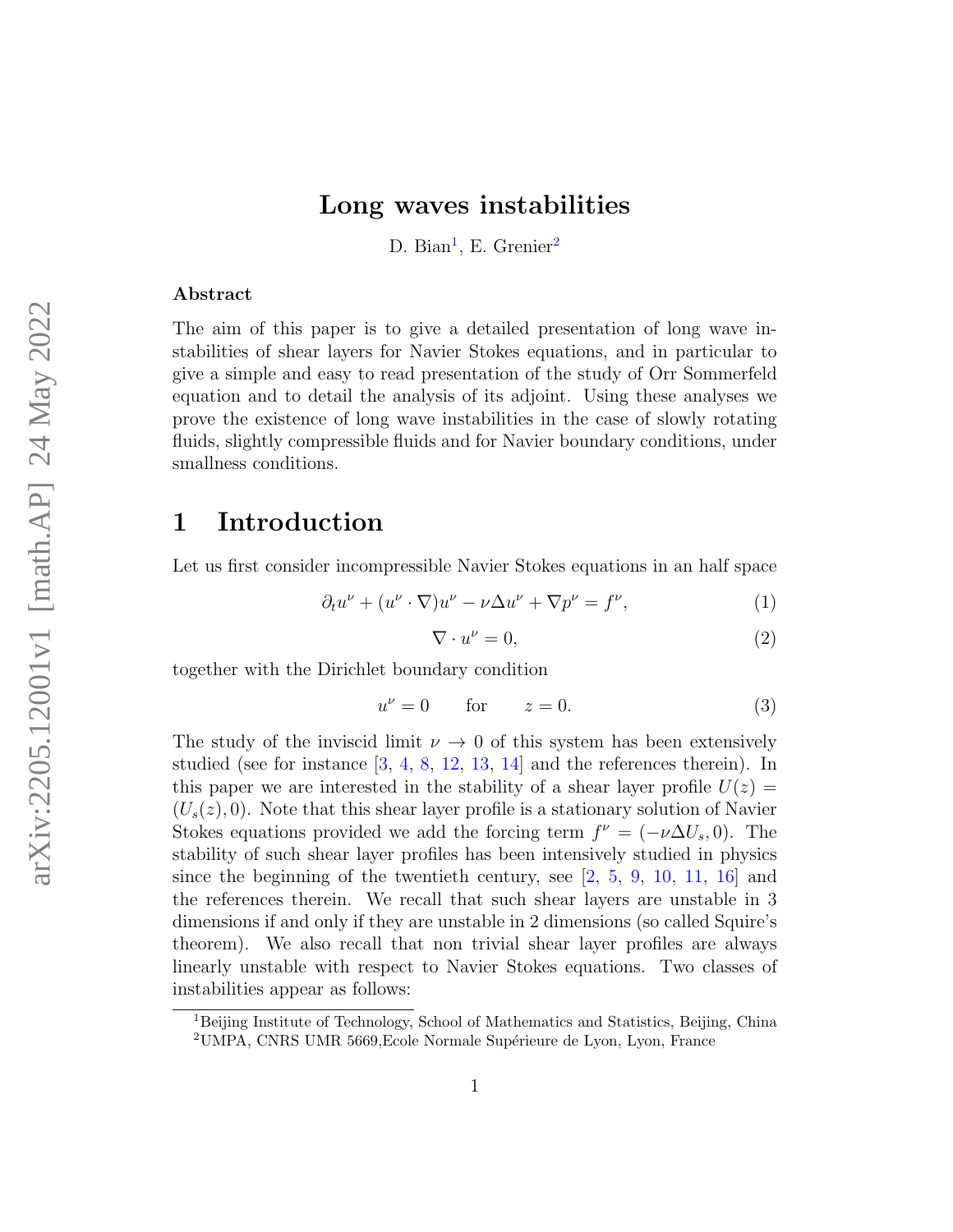- "Inviscid instabilities": instabilities which persist as  $\nu$  goes to 0. According to Rayleigh's criterium, such instabilities only occur for profiles  $U_s$  with inflection points, and exhibit scales in t, x and z of order  $O(1)$ . This first kind of instabilities is now well understood, both at the linear and nonlinear levels [\[6,](#page-24-4) [7\]](#page-24-5).
- "Long wave instabilities": these instabilities arise even in the case of concave profiles  $U_s$ , such that  $U_s'' < 0$ . They are characterized by a strong spatial anisotropy since their sizes are of order  $O(1)$  in z but of order  $O(\nu^{-1/4})$  in x. Moreover they grow very slowly, within time scales of order  $O(\nu^{-1/2})$ . This second type of instabilities is more delicate to study, even at the linear level.

The purpose of this paper is to give an educational presentation of this second kind of instabilities, by recalling recent results on Orr Sommerfeld equations, and to give the first mathematical study of the adjoint of Orr Sommerfeld equation. We then apply these studies to systems close to incompressible Navier Stokes equations with Dirichlet boundary condition. We in particular formally prove that there exists such long wave instabilities for incompressible Navier Stokes equations with Navier boundary conditions, for slightly rotating fluids and for compressible Navier Stokes equations in the low Mach number regime, all under a smallness assumption. We only give formal proofs. Rigorous approaches are straightforward using the methods used in [\[6\]](#page-24-4). This present work is a first step in a general program to study the nonlinear instability in the viscous boundary layer [\[1\]](#page-24-6).

# 2 Orr Sommerfeld equations

We first recall the main results on Orr Sommerfeld equations. The corresponding proofs may be found for instance in [\[7\]](#page-24-5).

## 2.1 Introduction

Let L be the linearized Navier Stokes operator near the shear layer profile  $U$ , namely

$$
Lu = (U \cdot \nabla)u + (u \cdot \nabla)U - \nu \Delta u + \nabla q,\tag{4}
$$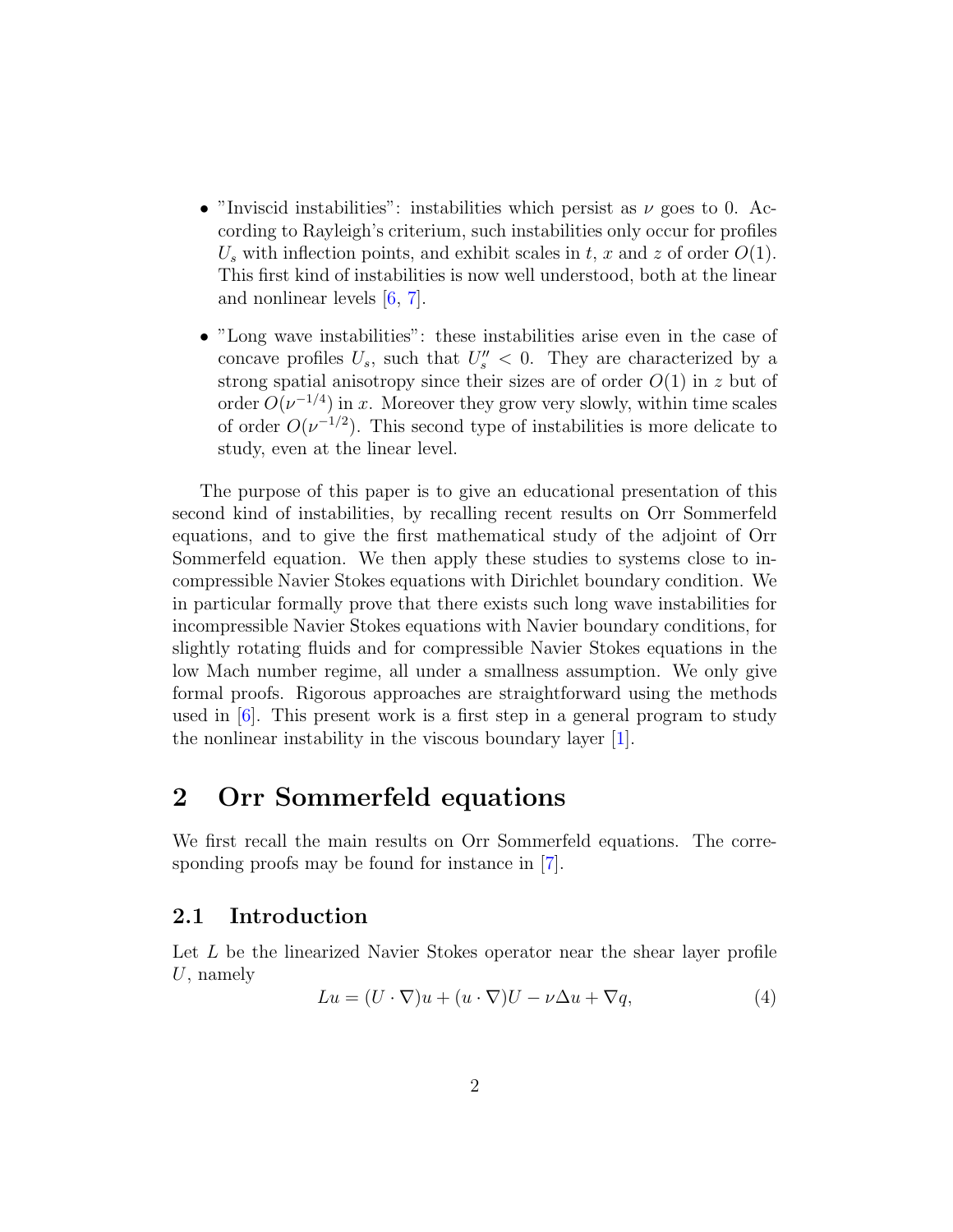with  $\nabla \cdot u = 0$  and Dirichlet boundary condition. We want to study the resolvent of  $L$ , namely to study the equation

<span id="page-2-0"></span>
$$
(L - \lambda)u = f \tag{5}
$$

where  $f$  is a given forcing term. Following the classical analysis we take advantage of the incompressibility condition to introduce the stream function, take its Fourier transform in  $x$  and its Laplace transform in time, and thus look for velocities of the form

$$
u = \nabla^{\perp} \Big( e^{i\alpha(x-ct)} \psi(z) \Big) = e^{i\alpha(x-ct)} (\partial_z \psi, -i\alpha \psi).
$$

Note that  $\lambda = i\alpha c$ . We also take the Fourier and Laplace transform of the forcing term  $f$ 

$$
f = (f_1(z), f_2(z))e^{i\alpha(x-ct)}.
$$

Taking the curl of [\(5\)](#page-2-0) we then get

$$
Orr_{c,\alpha,\nu}(\psi) := (U_s - c)(\partial_z^2 - \alpha^2)\psi - U_s''\psi - \frac{\nu}{i\alpha}(\partial_z^2 - \alpha^2)^2\psi = -\frac{\nabla \times f}{i\alpha}, \tag{6}
$$

where

$$
\nabla \times (f_1, f_2) = i\alpha f_2 - \partial_z f_1.
$$

The Dirichlet boundary condition gives

<span id="page-2-2"></span>
$$
\psi(0) = \partial_z \psi(0) = 0. \tag{7}
$$

Let

$$
\varepsilon = \frac{\nu}{i\alpha}.\tag{8}
$$

As  $\nu$  goes to 0, the *Orr* operator degenerates into the classical Rayleigh operator

$$
Ray_{\alpha}(\psi) = (U_s - c)(\partial_z^2 - \alpha^2)\psi - U_s''\psi \tag{9}
$$

which is a second order operator, together with the boundary condition

<span id="page-2-1"></span>
$$
\psi(0) = 0.\tag{10}
$$

Two cases arise, depending on whether this Rayleigh operator has unstable eigenvalues or not. In the first case there exists  $\alpha$ , c and  $\psi_R$ , which satisfy  $(10)$ , such that

$$
Ray_{\alpha}(\psi_R) = 0.
$$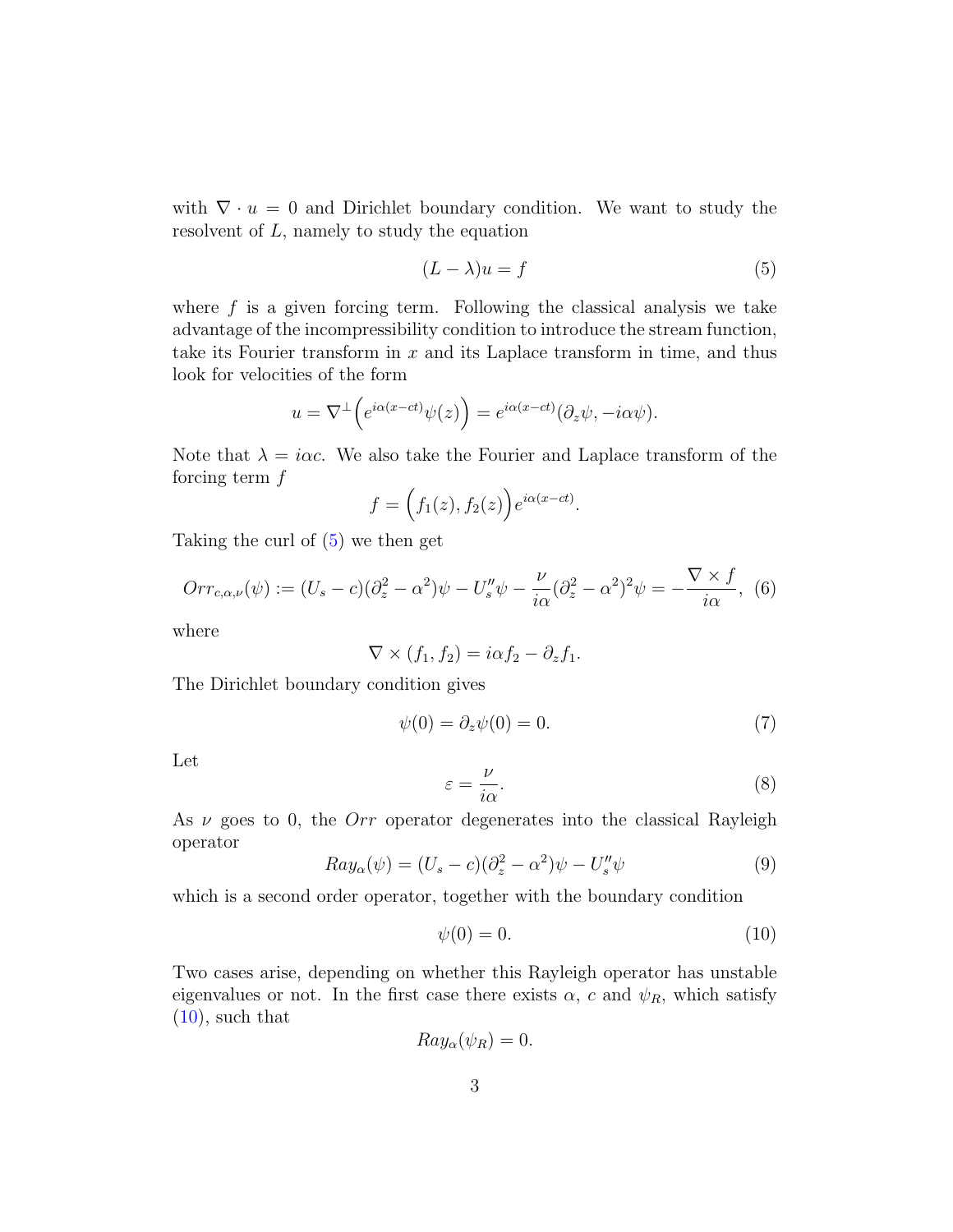Starting from this solution, through a perturbative analysis, it is possible to construct eigenmodes  $\psi_{\nu}$  of the Orr Sommerfeld operator with corresponding eigenvalues  $c_{\nu}$  which satisfy [\(7\)](#page-2-2) and  $Orr(\psi_{\nu}) = 0$ , and it is also possible to prove the nonlinear instability of the corresponding shear layer profiles. This case is now well understood and we in particular refer to [\[6\]](#page-24-4) and [\[7\]](#page-24-5) for further details.

We will thus focus on the second case, where Rayleigh's operator has no unstable eigenvalue.

## 2.2 Rayleigh equation

Let us first focus on Rayleigh's equation. It is a second order differential equation. For c close to zero, we note that  $U_s - c$  almost vanishes. More precisely for small c, let  $z_c$  be such that

$$
U_s(z_c) = c.\t\t(11)
$$

Such a complex number  $z_c$  is called a "critical layer". At  $z_c$ , the Rayleigh operator degenerates from a second order operator to an operator of order 0 and thus has a "turning point" at  $z = z_c$ .

We therefore expect that there exist two independent solutions of Rayleigh operator, one regular at  $z_c$  and the other one which is singular near this point. It turns out that it is possible to get a very accurate description of these two independent solutions for small  $\alpha$ .

Namely we first observe that for  $\alpha = 0$ , Rayleigh operator degenerates into

$$
Ray_0(\psi) = (U_s - c)\partial_z^2 \psi - U_s'' \psi.
$$

In particular

$$
\psi_{-,0}(z) = U_s(z) - c \tag{12}
$$

is an explicit solution of this limiting operator. An independent solution  $\psi_{+,0}$ can be computed using the Wronskian

$$
W(\psi_{-,0}, \psi_{+,0}) = 1.
$$

More precisely,

$$
\psi_{+,0}(z) = C(z)\psi_{-,0}(z) \tag{13}
$$

where

$$
C'(z) = (U_s(z) - c)^{-2}.
$$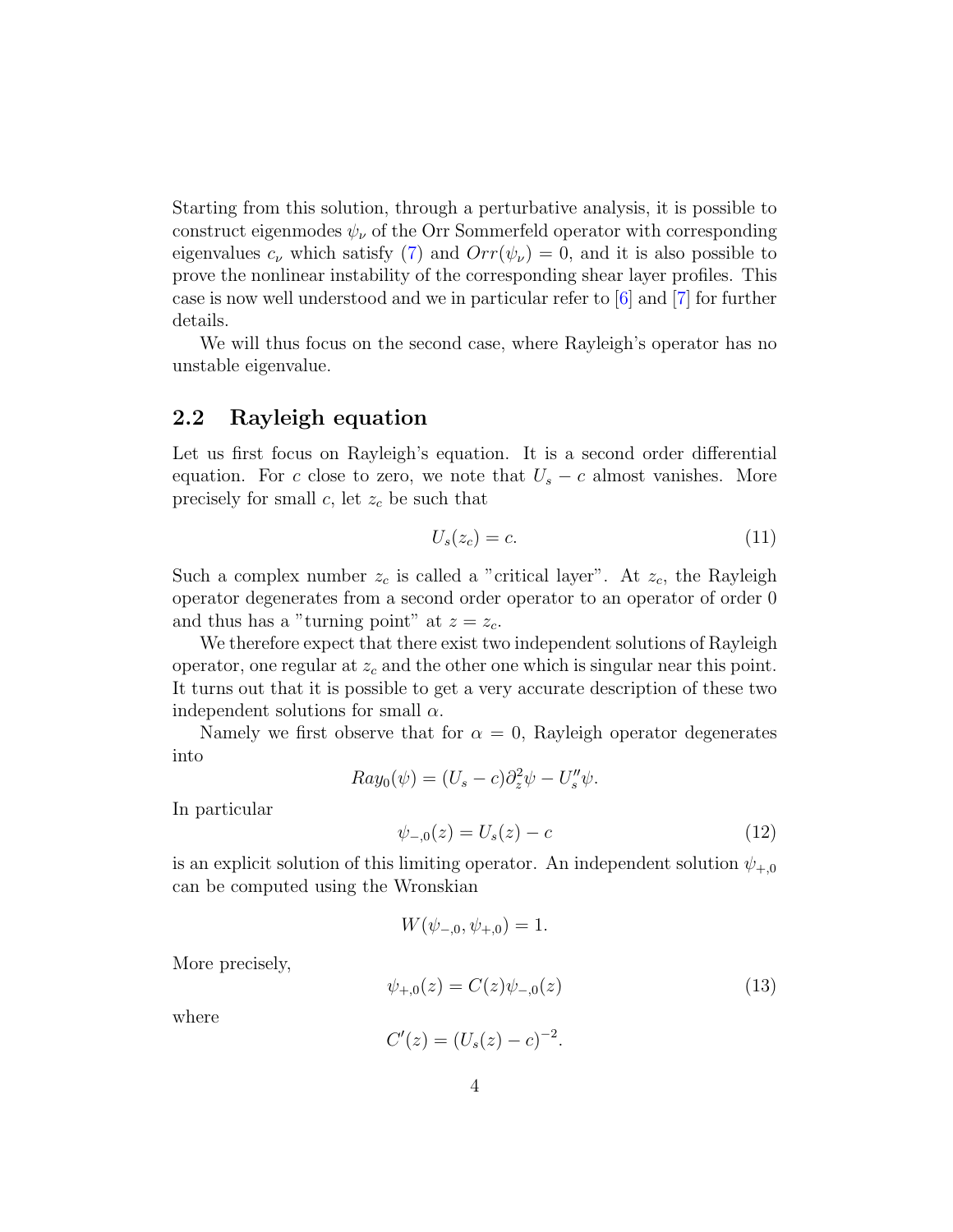This other solution behaves linearly at infinity and has a  $(z - z_c) \log(z - z_c)$ singularity at  $z = z_c$ .

Using a perturbative argument it is possible to prove that, for  $\alpha$  small enough, the Rayleigh operator has two independent solutions, one,  $\psi_{-\alpha}$ which goes to 0 at infinity and is close to  $U_s - c$  for bounded z, and another one,  $\psi_{+,\alpha}$ , which diverges at  $+\infty$  and which has a  $(z - z_c) \log(z - z_c)$ singularity at  $z_c$ .

## <span id="page-4-0"></span>2.3 Solutions of Orr Sommerfeld

Let us go back to the Orr Sommerfeld operator. Note that  $Orr$  is a fourth order differential operator. It can be proven that there exists four independent solutions to this operator (not taking into account any boundary condition), two with a "slow" behavior, called  $\psi_{s,\pm}$ , and two with a "fast" behavior, called  $\psi_{f,\pm}$ . The "-" subscript refers to solutions which go to 0 at infinity and the "+" subscript to solutions diverging as y goes to  $+\infty$ .

The "slow" solutions have bounded derivatives. For such solutions the Orr operator reduces to Rayleigh's operator as  $\nu$  goes to 0. More precisely,

$$
Orr = Ray - \varepsilon Diff,
$$

where

$$
Diff(\psi) = (\partial_z^2 - \alpha^2)^2 \psi.
$$

For "slow" solutions,  $Diff$  may be treated as a small perturbation. For  $\psi_{-\alpha}$ we directly have  $Orr(\psi_{-\alpha}) = O(\varepsilon)$ . For  $\psi_{+\alpha}$  the situation is more delicate since  $Orr(\psi_{+\alpha})$  may be large near  $z_c$ . However, using an iterative scheme, treating  $Diff$  as a perturbation, it is possible to construct genuine solutions of the Orr operator, which are close to  $\psi_{\pm,\alpha}$ . In particular it can be proven that  $\psi_{s,-}$  satisfies

$$
\psi_{s,-}(0) = -c + \alpha \frac{U_+^2}{U_s'(0)} + O(\alpha^2),\tag{14}
$$

$$
\partial_z \psi_{s,-}(0) = U'_s(0) + O(\alpha),\tag{15}
$$

$$
\partial_z^2 \psi_{s,-}(0) = O(1),\tag{16}
$$

where  $U_+ = \lim_{z \to +\infty} U_s(z)$ .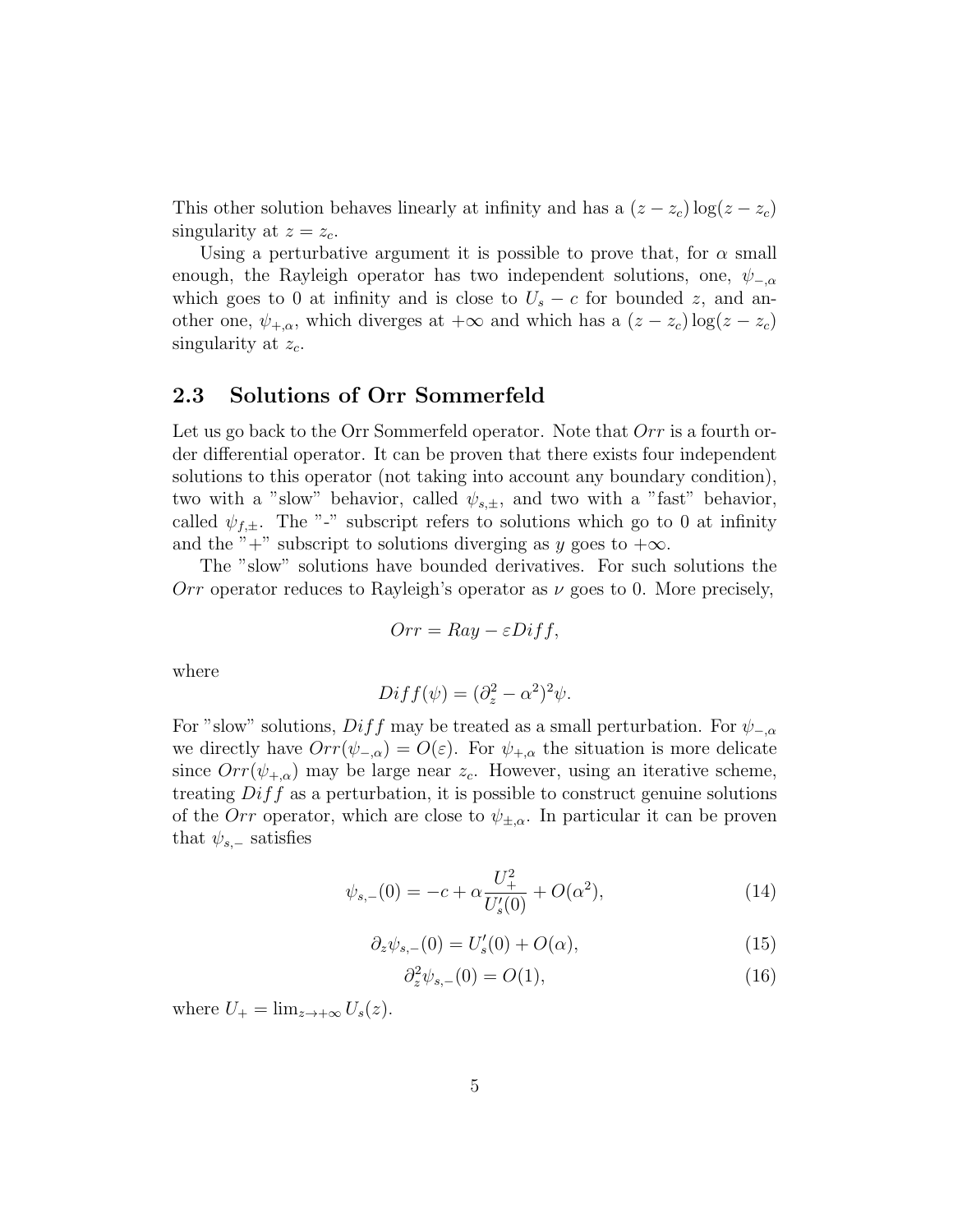On the contrary "fast" solutions have very large gradients and higher derivatives. For these solutions Orr Sommerfeld may be approximated by its higher order derivatives, namely by

<span id="page-5-1"></span>
$$
(U_s - c)\partial_z^2 - \varepsilon \partial_z^4 = Airy \partial_z^2, \tag{17}
$$

where *Airy* is the modified Airy operator

$$
Airy = (U_s - c) - \varepsilon \partial_z^2.
$$

More precisely,

$$
Orr = Airy \, \partial_z^2 + Rem,
$$

where the remainder operator Rem contains derivatives of lower order, and is therefore smaller with respect to  $Airy \partial_z^2$  for "fast" solutions.

The next step is to construct solutions of  $Airy \partial_z^2 = 0$ , or, up to two integrations, to construction solutions of  $Airy = 0$ . Near  $z_c$ , this operator may be approximated by the classical Airy operator

<span id="page-5-0"></span>
$$
U_s'(z_c)(z-z_c) - \varepsilon \partial_z^2. \tag{18}
$$

Solutions of [\(18\)](#page-5-0) may be explicitly expressed as combinations of the classical Airy's functions  $Ai$  and  $Bi$ , which are solutions of the classical Airy equation  $z\psi = \partial_y^2\psi$ . More precisely,  $Ai(\gamma(z - z_c))$  and  $Bi(\gamma(z - z_c))$  are solutions of [\(18\)](#page-5-0) provided we choose

$$
\gamma = \left(\frac{i\alpha U_s'(z_c)}{\nu}\right)^{1/3}.\tag{19}
$$

Now solutions of  $Airy = 0$  may be constructed, starting from solutions of [\(18\)](#page-5-0) through the so called Langer's transformation (which is a transformation of the phase and amplitude of the solution). To go back to  $(17)$  we then have to integrate twice these solutions. As a consequence, fast solutions to the Orr Sommerfeld equation may be expressed in terms of second primitives of the classical Airy functions Ai and Bi. Let us call  $Ai(2,.)$  and  $Bi(2,.)$  this second primitives of  $Ai$  and  $Bi$ .

It can be proven that  $\psi_{f,-}$  satisfies

$$
\psi_{f,-}(0) = Ai(2, -\gamma z_c) + O(\alpha), \tag{20}
$$

$$
\partial_z \psi_{f,-}(0) = \gamma Ai(1, -\gamma z_c) + O(1), \qquad (21)
$$

$$
\partial_z^2 \psi_{f,-}(0) = \gamma^2 Ai(-\gamma z_c) + O(\alpha^{-1}). \tag{22}
$$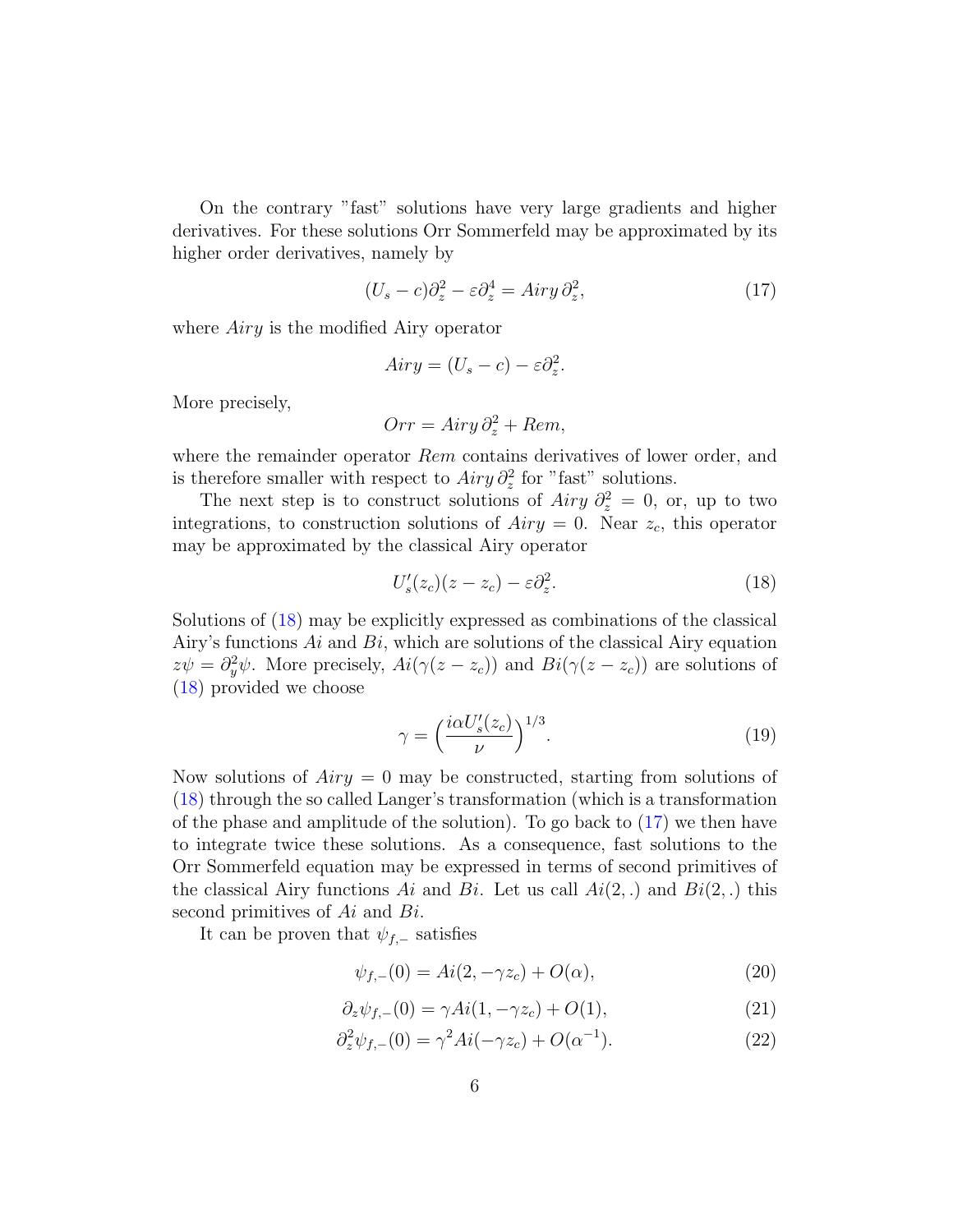# 2.4 Dispersion relation

An eigenmode of Orr Sommerfeld equation is a combination of these particular solutions which goes to 0 at infinity and which vanishes, together with its first derivative, at  $z = 0$ . As an eigenmode must go to 0 as y goes to infinity, it is a linear combination of  $\psi_{f,-}$  and  $\psi_{s,-}$  only. There should exist nonzero constants  $a$  and  $b$  such that

$$
a\psi_{f,-}(0) + b\psi_{s,-}(0) = 0
$$

and

$$
a\partial_z\psi_{f,-}(0) + b\partial_z\psi_{s,-}(0) = 0.
$$

Equivalently the determinant

$$
E = \begin{vmatrix} \psi_{f,-}(0) & \psi_{s,-}(0) \\ \partial_z \psi_{f,-}(0) & \partial_z \psi_{s,-}(0) \end{vmatrix}
$$

must vanish. The dispersion relation is therefore

<span id="page-6-0"></span>
$$
\frac{\psi_{f,-}(0)}{\partial_z \psi_{f,-}(0)} = \frac{\psi_{s,-}(0)}{\partial_z \psi_{s,-}(0)}\tag{23}
$$

or

$$
\alpha \frac{U_+^2}{U_s'(0)^2} - \frac{c}{U_s'(0)} = \gamma^{-1} \frac{Ai(2, -\gamma z_c)}{Ai(1, -\gamma z_c)} + O(\alpha^2). \tag{24}
$$

We will focus on the particular case where  $\alpha$  and  $c$  are both of order  $\nu^{1/4}$ . It turns out that this is an area where instabilities occur, and we conjecture that it is in this region that the most unstable instabilities may be found. We rescale  $\alpha$  and c by  $\nu^{1/4}$  and introduce

$$
\alpha = \alpha_0 \nu^{1/4}, \quad c = c_0 \nu^{1/4}, \quad Z = \gamma z_c,
$$

which leads to

$$
\alpha_0 \frac{U_+^2}{U_s'(0)^2} - \frac{c_0}{U_s'(0)} = \frac{1}{(i\alpha_0 U_s'(z_c))^{1/3}} \frac{Ai(2, -Z)}{Ai(1, -Z)} + O(\nu^{1/4}).\tag{25}
$$

Note that as  $U_s(z_c) = c$ ,

$$
z_c = U_s'(0)^{-1}c + O(c)
$$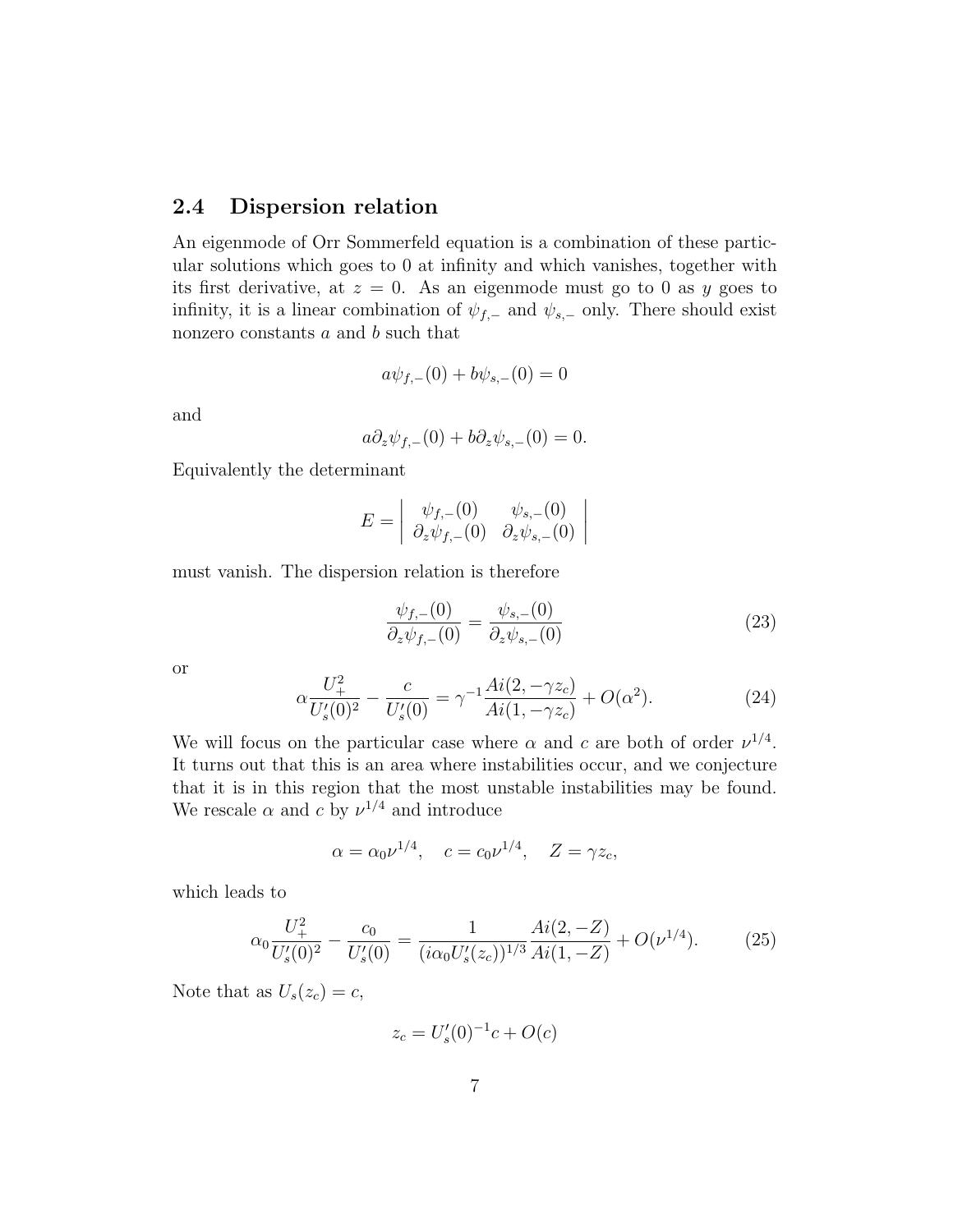and

$$
Z = \left( iU_s'(z_c) \right)^{1/3} \alpha_0^{1/3} U_s'(0)^{-1} c_0 + O(\nu^{1/4}).
$$

Note that the argument of Z equals  $\pi/6$ . We then introduce the following function, called Tietjens function, of the real variable z

$$
Ti(z) = \frac{Ai(2, z e^{-5i\pi/6})}{z e^{-5i\pi/6} Ai(1, z e^{-5i\pi/6})}.
$$

At first order the dispersion relation becames

$$
\alpha_0 \frac{U_+^2}{U_s'(0)} = c_0 \Big[ 1 - Ti(-Ze^{5i\pi/6}) \Big]. \tag{26}
$$

This dispersion relation can be numerically investigated. Note that it only depends on the limit  $U_{+}$  of the horizontal velocity at infinity and on  $U'_{s}(0)$ . It can be proven that provided  $\alpha_0$  is large enough there exists  $c_0$  with  $\Im c_0 > 0$ , leading to an unstable mode.

Let us numerically illustrate this dispersion relation in the case  $U_s'(0) =$  $U_+ = 1$  $U_+ = 1$ . Figure 1 shows the imaginary part of  $c_0$  as a function of  $\alpha_0$ . We see that there exists a constant  $\alpha_c$  such that  $\Im c_0 > 0$  if  $\alpha_0 > \alpha_c$  and  $\Im c_0 < 0$  if  $\alpha_0 < \alpha_c$ . Figure [2](#page-8-1) shows  $\Re \lambda = \alpha_0 \Im c_0$  as a function of  $\alpha_0$ . We see that there exists a unique global maximum to this function, at  $\alpha_0 = \alpha_M \sim 2.8$ .

## 2.5 Description of the linear instability

Let us now detail the linear instability. Its stream function  $\psi_{lin}$  is of the form

$$
\psi_{lin} = b\psi_{s,-} + a\psi_{f,-}.
$$

Choosing  $b = 1$  we see that  $a = O(\nu^{1/4})$ , hence

$$
\psi_{lin}(z) = U_s(z) - c + \alpha \frac{U_+^2}{U_s'(0)} + aAi\Big(2, \gamma(z - z_c)\Big) + O(\nu^{1/2}).\tag{27}
$$

The corresponding horizontal and vertical velocities  $u_{lin}$  and  $v_{lin}$  are given by

<span id="page-7-0"></span>
$$
u_{lin} = \partial_z \psi_{lin} = U'_s(z) + \gamma a Ai\Big(1, \gamma(z - z_c)\Big) + O(\nu^{1/4}),\tag{28}
$$

and

$$
v_{lin} = -i\alpha \psi_{lin} = O(\nu^{1/4}).\tag{29}
$$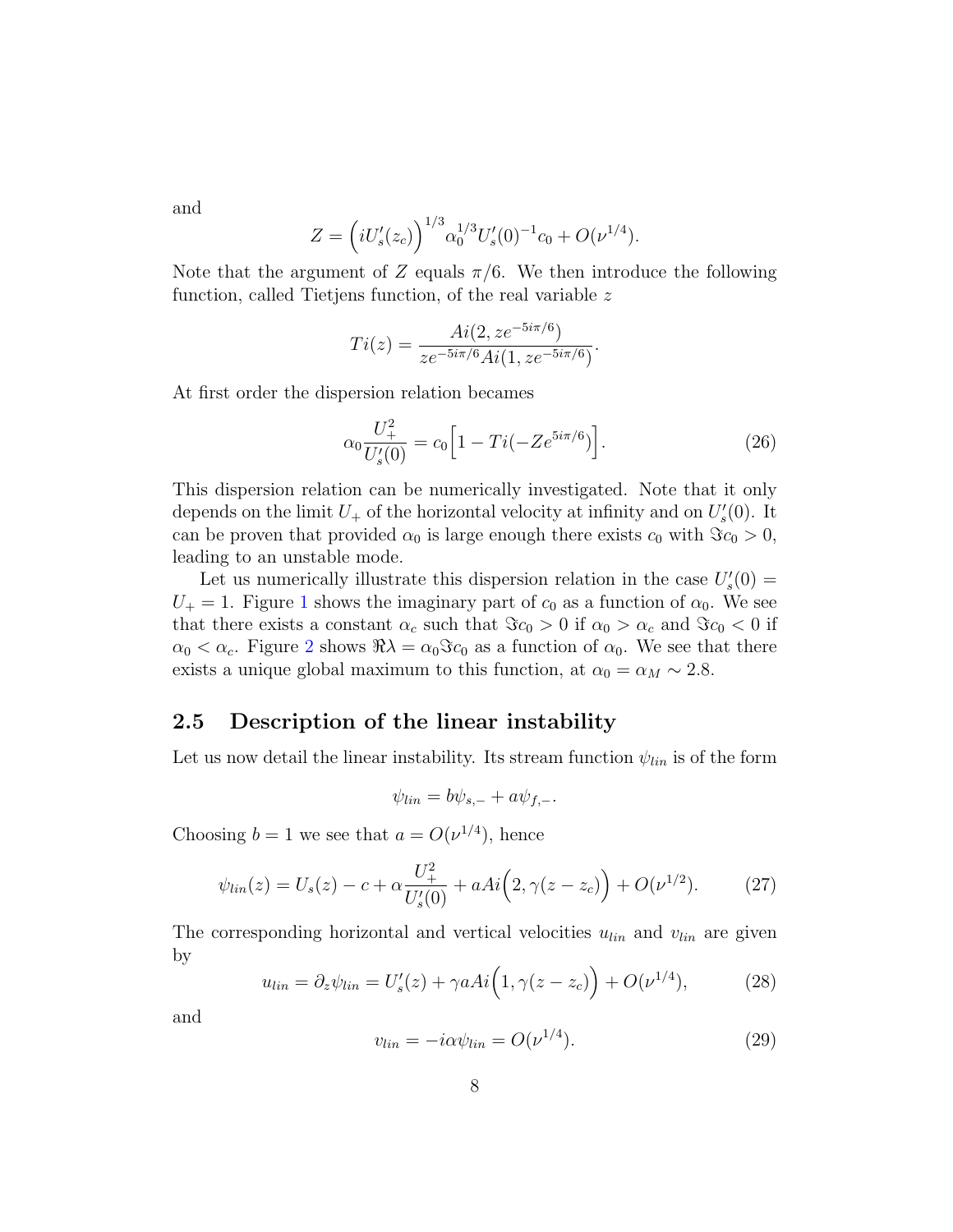

<span id="page-8-0"></span>Figure 1:  $\Im c_0$  as a function of  $\alpha_0$ 



<span id="page-8-1"></span>Figure 2:  $\Re \lambda$  as a function of  $\alpha_0$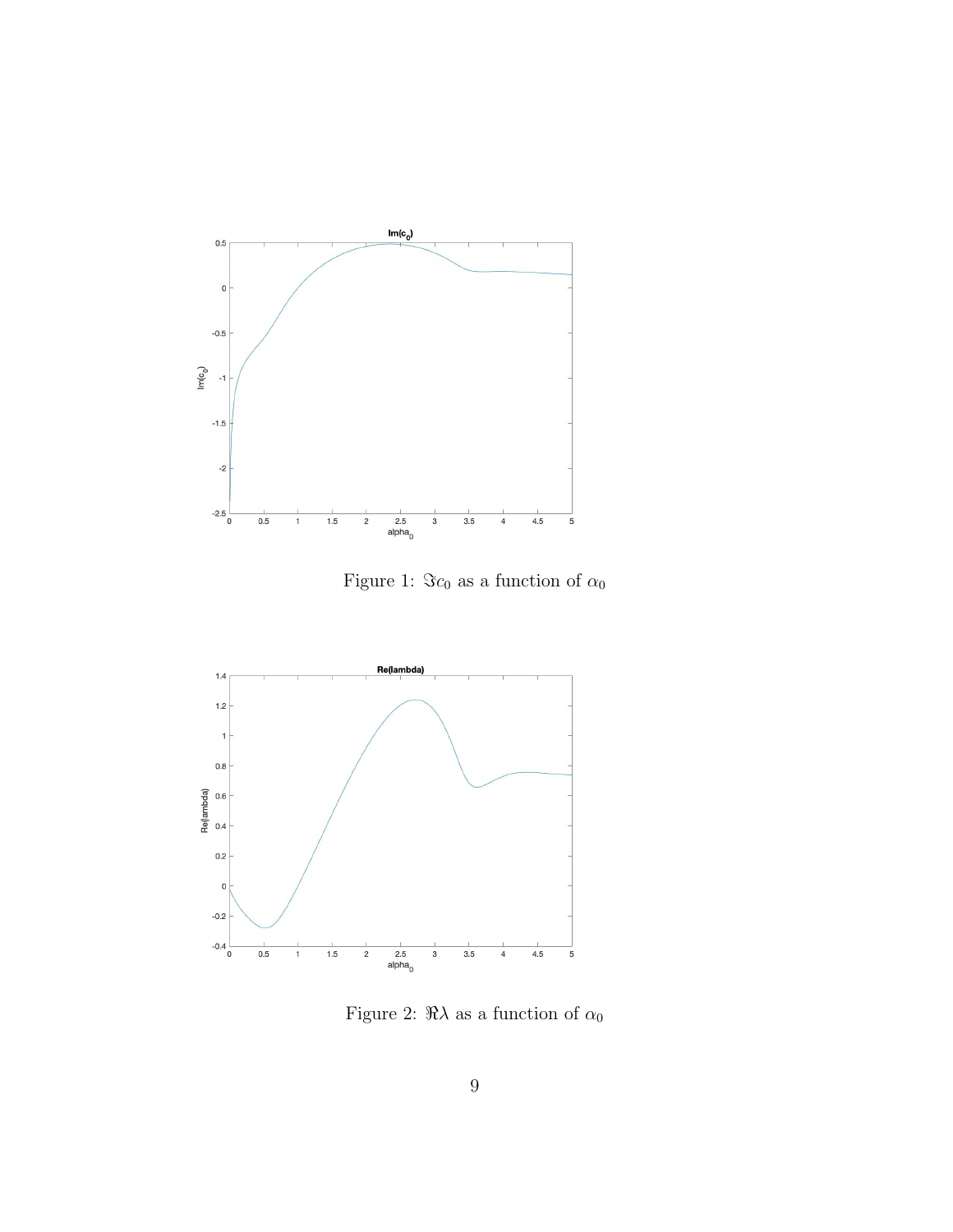Note that  $\gamma a = O(1)$ . The first term in [\(28\)](#page-7-0) may be seen as a "displacement" velocity", corresponding to a translation of  $U_s$ . The second term is of order  $O(1)$  and located in the boundary layer, namely within a distance  $O(\nu^{1/4})$  to the boundary. Note that the vorticity

$$
\omega_{lin} = -(\partial_z^2 - \alpha^2)\psi_{lin}(z) = -U_s''(z) - \gamma^2 a Ai\left(\gamma(z - z_c)\right) \tag{30}
$$

is large in the critical layer (of order  $O(\nu^{-1/4})$ ).

# 3 Adjoint Orr Sommerfeld operator

Let us now turn to the study of the adjoint of Orr Sommerfeld operator.

## 3.1 Definition of the adjoint

We will consider the classical  $L^2$  product between two stream functions  $\psi_1$ and  $\psi_2$ , namely

$$
(\psi_1, \psi_2) = \int \psi_1 \bar{\psi}_2 dx.
$$

We have

$$
(Orr(\psi_1), \psi_2) = (\psi_1, TOrr(\psi_2)),
$$

where

$$
TOTr(\psi) = (\partial_z^2 - \alpha^2)(U_s - \bar{c})\psi - U_s''\psi + \frac{\nu}{i\alpha}(\partial_z^2 - \alpha^2)^2\psi,
$$

Taking the complex conjugate we define the adjoint of Orr Sommerfeld equation to be

$$
Orr_{c,\alpha,\nu}^{t}(\psi) := (\partial_{z}^{2} - \alpha^{2})(U_{s} - c)\psi - U_{s}''\psi - \frac{\nu}{i\alpha}(\partial_{z}^{2} - \alpha^{2})^{2}\psi, \qquad (31)
$$

with boundary conditions  $\psi(0) = \partial_z \psi(0) = 0$ . We also introduce the corresponding adjoint of the Rayleigh operator

$$
Ray^{t} = (\partial_z^2 - \alpha^2)(U_s - c)\psi - U_s''\psi
$$
\n(32)

and the adjoint Airy operator

$$
\mathcal{A} = (\partial_z^2 - \alpha^2) Airy.
$$
 (33)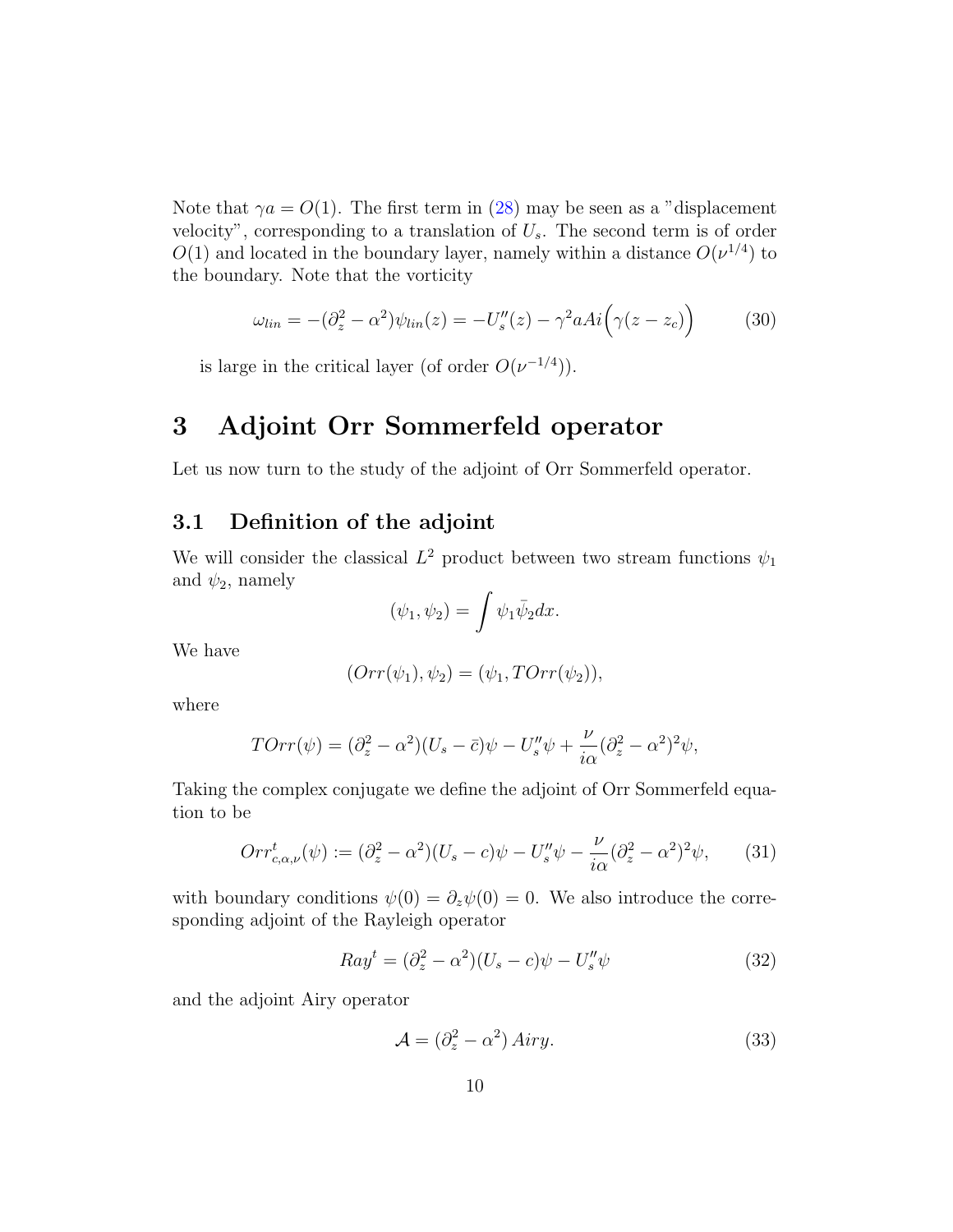We already know that the spectrum of Orr Sommerfeld operator and that of its adjoint is the same. Let  $\psi_1$  be an eigenvector of Orr with corresponding eigenvalue  $\lambda_1$  and let  $\psi_2$  be an eigenvector of  $Orr^t$  with corresponding eigenvalue  $\lambda_2$ . Then, multiplying  $Orr(\psi_1) = \lambda_1 \psi_1$  by  $\bar{\psi}_2$ ,  $Orr^t(\psi_2) = \lambda_2 \psi_2$  by  $\bar{\psi}_1$ and combining we get (see [\[15\]](#page-25-8), chapter 2)

$$
(\lambda_1 - \lambda_2) \int \psi_1 (\partial_z^2 - \alpha^2) \bar{\psi}_2 dx = 0.
$$
 (34)

We can therefore normalize the eigenvectors  $\psi_1$  and  $\psi_2$  such that

$$
\int \psi_1(\partial_z^2 - \alpha^2)\bar{\psi}_2 dx = \delta_{\lambda_1 = \lambda_2}.
$$
\n(35)

Let  $v_1 = \nabla^{\perp} \psi_1$  and  $v_2 = \nabla^{\perp} \psi_2$ , then we get

$$
\int v_1 \bar{v}_2 dx = \delta_{\lambda_1 = \lambda_2}.\tag{36}
$$

## 3.2 Study of the adjoint Rayleigh operator

The main observation is that Ray and Ray<sup>t</sup> are conjugated through  $U_s - c$ , namely

<span id="page-10-0"></span>
$$
Rayt(\psi) = (Us - c)-1 Ray((Us - c)\psi).
$$
 (37)

As a consequence

<span id="page-10-1"></span>
$$
(Rayt)-1(f) = (Us - c)-1Ray-1 ((Us - c)f).
$$
 (38)

All the study of  $Ray<sup>t</sup>$  can be thus deduced from that of  $Ray$ , as developed in [\[6\]](#page-24-4), a reference that we now closely follow.

#### 3.2.1 The case  $\alpha = 0$

For  $\alpha = 0$ , the adjoint of Rayleigh operator reduces to

$$
Ray_0^t(\psi) = \partial_z^2 \Big[ (U_s - c)\psi \Big] - U_s'' \psi.
$$

Using [\(37\)](#page-10-0), there exists two particular solutions to  $Ray_0^t(\psi) = 0$ , namely

$$
\psi_{-,0}^t = 1, \qquad \psi_{+,0}^t = \frac{\psi_{+,0}}{U_s(z) - c}, \tag{39}
$$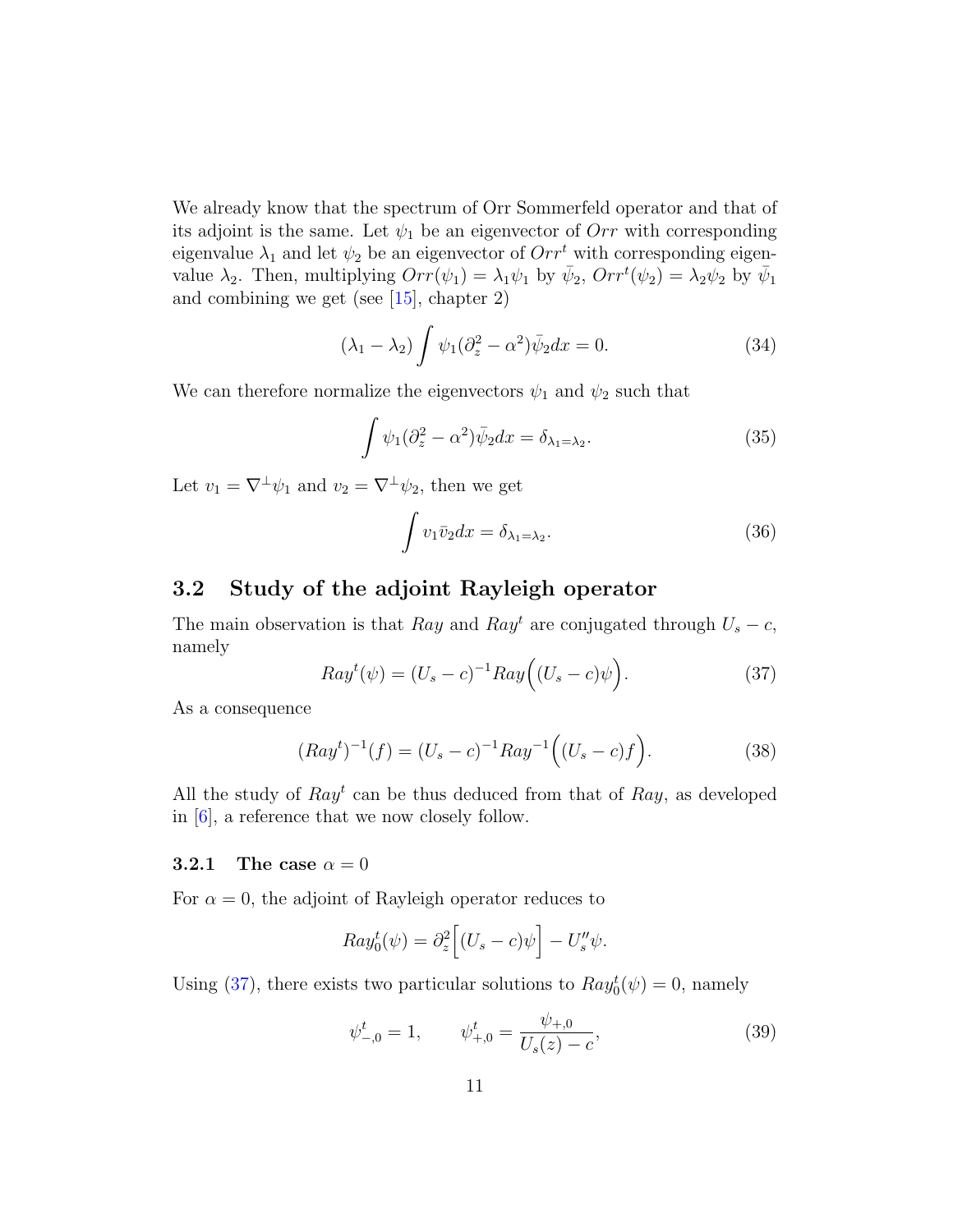where  $\psi_{+,0}$  is a growing solution to  $Ray_0 = 0$ . Note in particular that  $\psi_{+,0}^t$  has a singularity of the form  $(U_s(z) - c)^{-1}$ , and is therefore much more singular than  $\psi_{+,0}$ , which is bounded near the critical layer. Note that

$$
W\Big[\psi^t_{-,0},\psi^t_{+,0}\Big] = \frac{1}{(U_s - c)^2}.
$$

The Green function of  $Ray_0^t$  can be deduced from that of  $Ray_0$  and is (see [\[6\]](#page-24-4))

$$
G_{R,0}(x,z) = \begin{cases} -(U_s(z) - c)^{-1} \psi_{-,0}(z) \psi_{+,0}(x), & \text{if } z > x, \\ -(U_s(z) - c)^{-1} \psi_{-,0}(x) \psi_{+,0}(z), & \text{if } z < x. \end{cases}
$$

Note that this Green function is singular in z, with a  $(U(z) - c)^{-1}$  singularity. The inverse of  $Ray_0^t$  is explicitly given by

$$
RaySolver_0^t(f)(z) := \int_0^{+\infty} G_{R,0}(x,z)f(x)dx.
$$
 (40)

As in  $[6]$ , we define

$$
X^{\eta} = L_{\eta}^{\infty} = \left\{ f \quad | \quad \sup_{z \ge 0} |f(z)|e^{\eta z} < +\infty \right\}.
$$

and the spaces  $Y^{\eta}$  defined by: a function f lies in  $Y^{\eta}$  if for any  $z \geq 1$ ,

$$
|f(z)| + |\partial_z f(z)| + |\partial_z^2 f(z)| \le Ce^{-\eta z}
$$

and if for  $z \leq 1$ ,

$$
|\partial_z f(z)| \le C(1 + |\log(z - z_c)|),
$$

and

$$
|\partial_z^2 f(z)| \le C(1+|z-z_c|^{-1}).
$$

The best constant C in the previous bounds defines the norm  $||f||_{Y^{\eta}}$ . Note that, following Lemma 3.3 of [\[6\]](#page-24-4), if  $(U_s(z) - c)f \in X^{\eta}$  then there exists a solution  $\phi$  to  $Ray_0^t(\phi) = f$  such that  $(U_s(z) - c)\phi \in Y^0$ , and

$$
||(U_s(z) - c)\phi||_{Y^0} \le C(1 + |\log \Im c|)||(U_s(z) - c)f||_{X^{\eta}}.
$$

Again, note the singularity at  $z = z_c$ .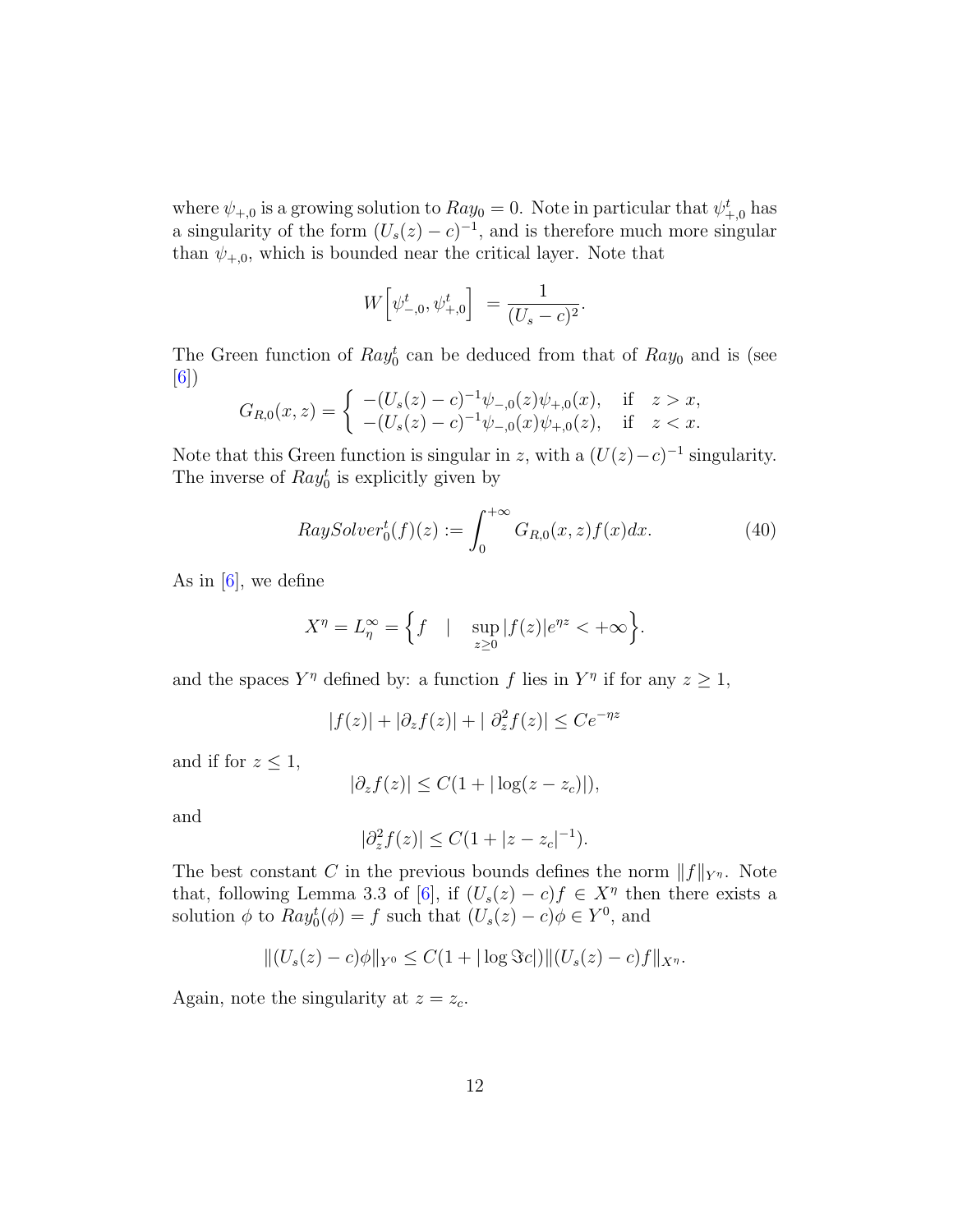#### 3.2.2 Approximate Green function when  $\alpha \ll 1$

We again follow [\[6\]](#page-24-4). Let  $\psi_{-,0}^t$  and  $\psi_{+,0}^t$  be the two solutions of  $Ray_0^t(\psi) =$ 0 that are constructed above. We now construct an approximate Green function to the adjoint Rayleigh equation for  $\alpha > 0$ . To proceed, let us introduce

$$
\phi_{-,\alpha} = \psi_{-,0}^t e^{-\alpha z} = e^{-\alpha z}, \qquad \phi_{+,\alpha} = \psi_{+,0}^t e^{-\alpha z}.
$$
 (41)

A direct computation shows that their Wronskian determinant equals to

$$
W[\phi_{-,\alpha}, \phi_{+,\alpha}] = \partial_z \phi_{+,\alpha} \phi_{-,\alpha} - \phi_{+,\alpha} \partial_z \phi_{-,\alpha}
$$

$$
= e^{-2\alpha z} W[\psi_{-,0}^t, \psi_{+,0}^t] = \frac{e^{-2\alpha z}}{(U_s(z) - c)^2}.
$$

Note that the Wronskian vanishes at infinity since both functions have the same behavior at infinity, and is singular at  $z = z_c$ . In addition,

<span id="page-12-0"></span>
$$
Ray_{\alpha}^{t}(\phi_{\pm,\alpha}) = -2\alpha \partial_{z}\psi_{\pm,0}e^{-\alpha z}.
$$
\n(42)

We are now led to introduce an approximate Green function  $G_{R,\alpha}(x, z)$ , which is defined as follows

$$
G_{R,\alpha}^t(x,z) = \begin{cases} -(U_s(z) - c)^{-1} e^{-\alpha(z-x)} \psi_{-,0}(z) \psi_{+,0}(x), & \text{if } z > x \\ -(U_s(z) - c)^{-1} e^{-\alpha(z-x)} \psi_{-,0}(x) \psi_{+,0}(z), & \text{if } z < x. \end{cases}
$$

Note that

$$
G_{R,\alpha}^{t} = \frac{U_s(x) - c}{U_s(z) - c} G_{R,\alpha}.
$$

Similar to  $G_{R,0}^t(x, z)$ , the Green function  $G_{R,\alpha}^t(x, z)$  is "singular" near  $z_c$ . By a view of  $(42)$ ,

$$
Ray^t_{\alpha}(G_{R,\alpha}^t(x,z)) = \delta_x + E_{R,\alpha}^t(x,z), \qquad (43)
$$

for each fixed x, where the error kernel  $E_{R,\alpha}^{t}(x, z)$  is defined by

$$
E_{R,\alpha}^t(x,z) = \begin{cases} -2\alpha (U_s(z) - c)^{-1} e^{-\alpha(z-x)} \partial_z \psi_{-,0}(z) \psi_{+,0}(x), & \text{if } z > x \\ -2\alpha (U_s(z) - c)^{-1} e^{-\alpha(z-x)} \ \psi_{-,0}(x) \partial_z \psi_{+,0}(z), & \text{if } z < x. \end{cases}
$$

Then an approximate inverse of the operator  $Ray_{\alpha}$  can be defined by

$$
RaySolver_{\alpha}^{t}(f)(z) := \int_{0}^{+\infty} G_{R,\alpha}^{t}(x,z) f(x) dx,
$$
\n(44)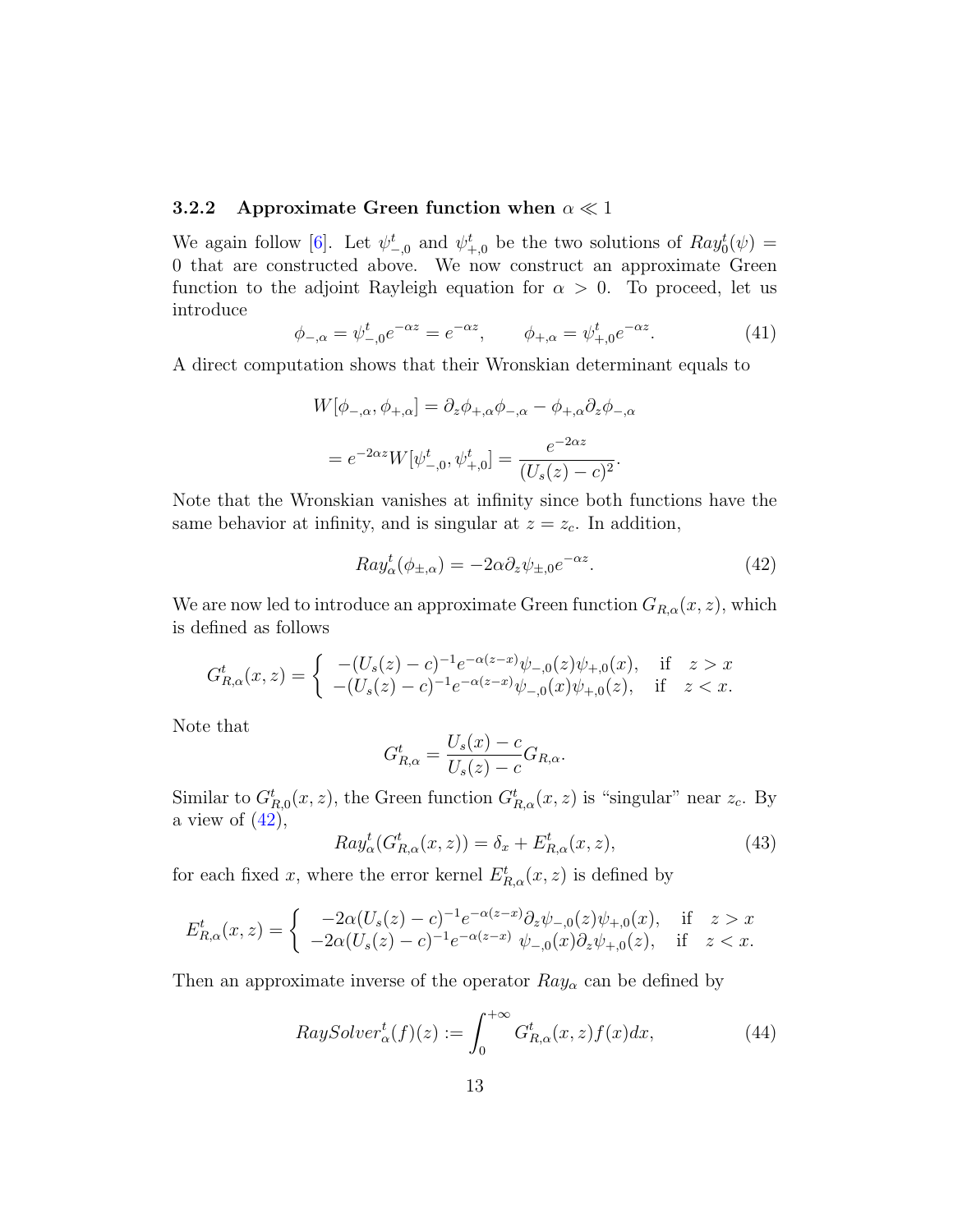and the related error operator takes the form of

$$
Err_{R,\alpha}^t(f)(z) := \int_0^{+\infty} E_{R,\alpha}^t(x,z) f(x) dx.
$$
 (45)

Note that

$$
RaySolver_{\alpha}^{t}(f) = (U_{s} - c)^{-1}RaySolver_{\alpha}((U_{s} - c)f),
$$

and similarly for  $E_{R,\alpha}^t$ . Using [\(38\)](#page-10-1) and Lemma 3.4 of [\[6\]](#page-24-4), we get the following Lemma.

**Lemma 3.1.** Assume that  $\Im c > 0$ . For any  $f \in X^{\eta}$ , with  $\alpha < \eta$ , the function  $RaySolver^t_{\alpha}(f)$  is well-defined in  $Y^{\alpha}$ , and satisfies

$$
Ray_{\alpha}^{t}(RaySolver_{\alpha}^{t}(f)) = f + Err_{R,\alpha}^{t}(f).
$$

Furthermore, there hold

$$
||(U_s - c)RaySolver^t_{\alpha}(f)||_{Y^{\alpha}} \le C(1 + |\log \Im c|) ||(U_s - c)f||_{X^{\eta}}, \qquad (46)
$$

and

$$
||(U_s - c)Err_{R,\alpha}^t(f)||_{Y^{\eta}} \le C|\alpha|(1 + |\log(\Im c)|)||(U_s - c)f||_{X^{\eta}}, \tag{47}
$$

for some universal constant C.

#### 3.3 Transposed Airy operator and construction of  $\phi^{t,app}_{f}$  $f,-$

Near the critical layer we will have to study

$$
\mathcal{A} = (\partial_z^2 - \alpha^2)Airy
$$

where

$$
Airy = (U_s - c)\psi - \varepsilon \partial_z^2 \psi.
$$

We have

$$
Orr^t = \mathcal{A} - U_s''\psi.
$$

Note that  $A$  is easily inverted into

$$
A^{-1} = Airy^{-1}(\partial_z^2 - \alpha^2)^{-1}.
$$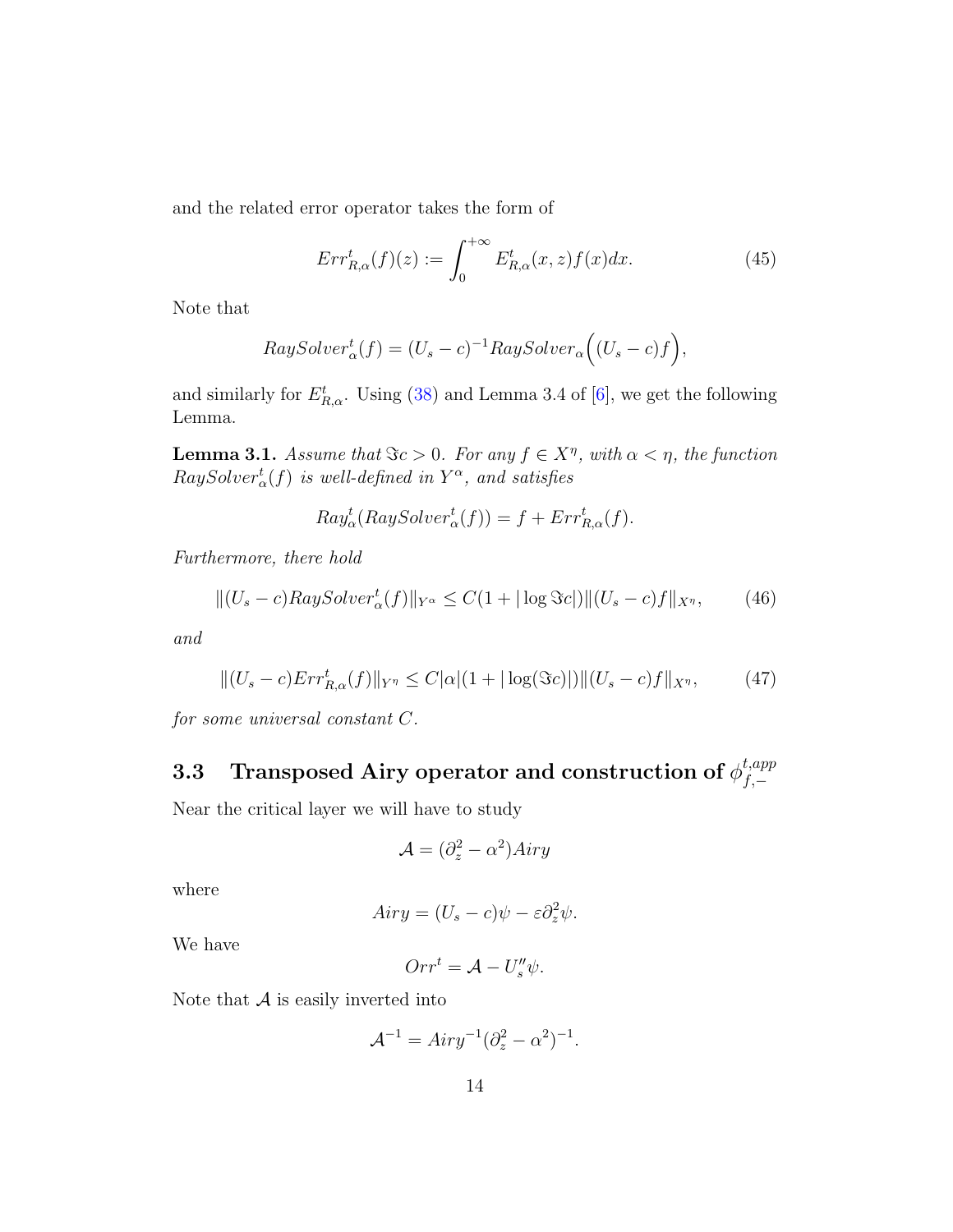The study of Airy and Airy<sup>-1</sup> has been fully detailled in [\[6\]](#page-24-4). In this latest paper the authors construct two particular approximate solutions of  $Airy =$ 0, denoted by  $\phi_{f,+}^{app}$  $f_{f,\pm}^{app}$ . In particular, near  $z=0$ ,

$$
\phi_{f,-}^{app} = \frac{1}{g'(z)}Ai(\gamma g(z))
$$

where  $g(z)$  is Langer's transformation, which leads to

$$
\phi_{f,-}^{app}(z) = Ai(\gamma(z - z_c)) + O(\nu^{1/4}).
$$

The corresponding formulas for  $\phi_{f,+}^{app}$  $f_{f,+}^{app}$  are similar, with Ai replaced by Ci, a linear combination of Ai and Bi.

We now construct an approximate Green's function for the Airy operator. Let

$$
G^{Ai}(z,y) = \frac{1}{\varepsilon W^{Ai}(x)} \begin{cases} \phi_{f,+}^{app}(z) \phi_{f,-}^{app}(x) & \text{if } z < x, \\ \phi_{f,-}^{app}(z) \phi_{f,+}^{app}(x) & \text{if } z > x, \end{cases}
$$

where  $W^{Ai}$  is the Wronskian determinant of  $\phi_{\pm}^{app}(x)$ . Note that the Wronskian determinant is independent of  $x$ , since there is no first derivative term in Airy. In addition, we have

$$
W^{Ai}(x) \sim \gamma = O(\nu^{-1/4}).
$$

Therefore  $G^{Ai}$  is rapidly decreasing in z on both sides of x, within scales of order  $\nu^{1/4}$ . By construction,

$$
Airy G^{Ai}(x, z) = \delta_x + O(\nu^{3/4}) G^{Ai}(x, z).
$$

Let us now turn to the study of the operator  $A$ . Note that there exist four approximate independent solution to  $\mathcal{A} = 0$ . Two are simply  $\psi_{1,2} = \psi_{f,\pm}^{app}$  $f,\pm$ (which are approximate solutions of  $Airy = 0$ ), and two others are defined by

$$
Airy(\psi_3) = e^{-\alpha z}, \qquad Airy(\psi_4) = \frac{e^{\alpha z} - e^{-\alpha z}}{2\alpha}.
$$

Note that  $\psi_4$  does not decay to 0. On the other side  $\psi_3$  decays slowly and will be pivotal in the relation dispersion for the adjoint operator. We explicitly have

$$
\psi_3 = G^{Ai} \star e^{-\alpha z} + O(\nu^{3/4}).
$$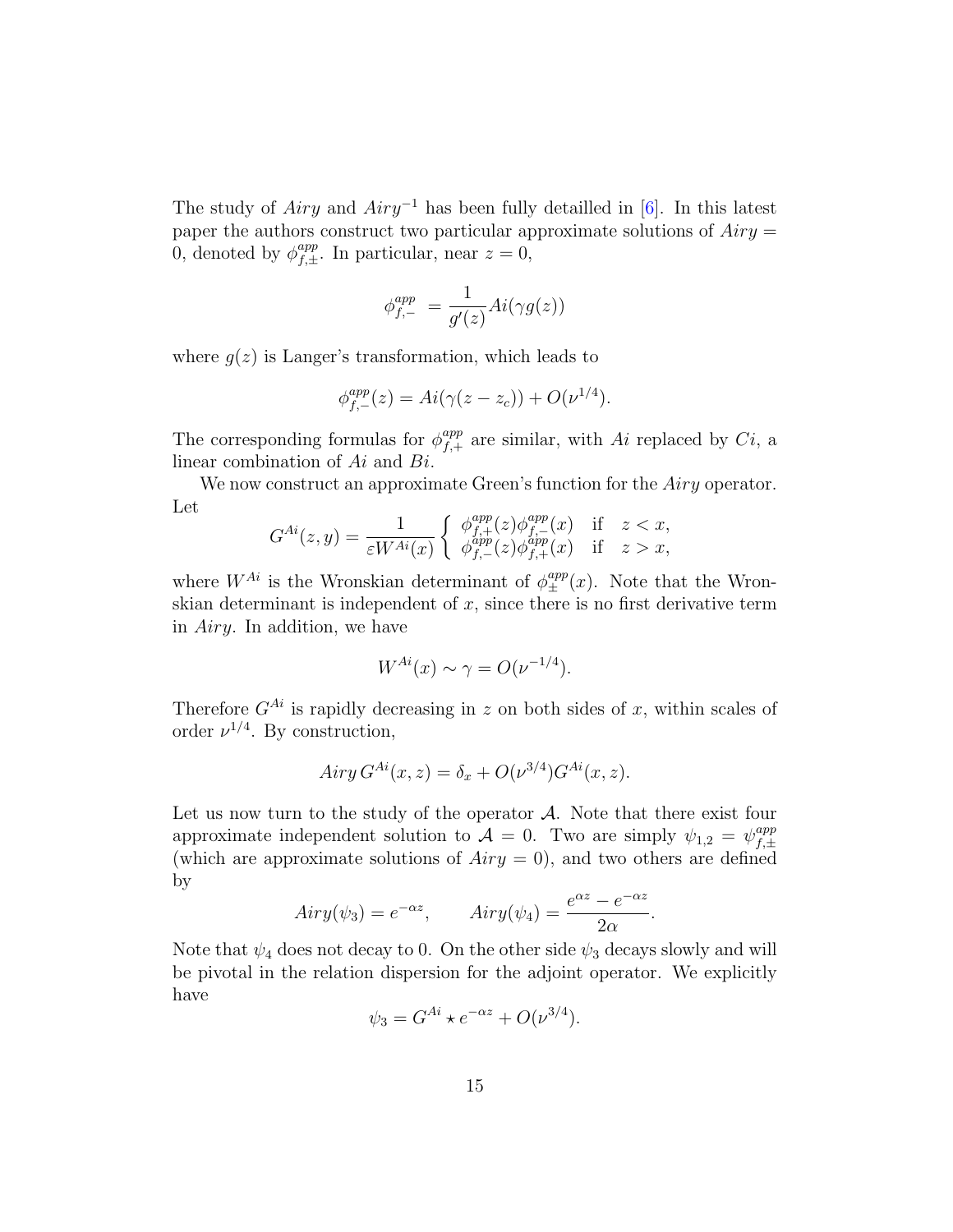Note that  $\psi_3$  is explicitly given by

$$
\psi_3(x) = \frac{1}{\varepsilon W^{Ai}} \Big( \phi_{f,-}^{app}(x) \int_0^x \phi_{f,+}^{app}(y) e^{-\alpha y} dy + \phi_{f,+}^{app}(x) \int_x^{+\infty} \phi_{f,-}^{app}(y) e^{-\alpha y} dy \Big).
$$

Note also that for bounded z, and in particular in the critical layer  $e^{-\alpha z}$  may replaced by 1, up to  $O(\alpha)$  smaller terms.

We define  $\phi_{f,-}^{t,app} = \phi_{f,-}^{app}$  $f_{f,-}^{app}$ , which is a solution of  $\mathcal{A} = 0$  and is an approximate fast decaying mode. Note that

$$
\frac{\partial_z \phi_{f,-}^{app}(0)}{\phi_{f,-}^{app}(0)} = \gamma \frac{Ai'(-\gamma z_c)}{Ai(-\gamma z_c)} + O(\nu^{1/4}).\tag{48}
$$

#### **3.4** Construction of  $\phi_{s,-}^{t,app}$ s,−

The construction of  $\phi_{s,-}^{t,app}$  is done by iteration. We start from  $\phi_{-,0}^t = 1$ , which leads to a first guess

$$
\psi_0 = e^{-\alpha z}.
$$

Note that the corresponding error is

$$
e_0 = Orr^t(\psi_0) = -2\alpha U_s' e^{-\alpha z},\tag{49}
$$

which is of order  $O(\alpha)$ . We thus introduce a first corrector to  $\psi_0$  defined by

$$
Ray_{\alpha}^{t}(\psi_1) = -e_0.
$$

We then have

$$
Orr^{t}(\psi_0 + \psi_1) = -\varepsilon Diff(\psi_1), \qquad (50)
$$

where  $Diff(\psi_1)$  is defined in Section [2.3.](#page-4-0) We have

$$
\psi_1 = -(U_s(z) - c)^{-1} f_1,
$$

where

$$
f_1 = RaySolver_{\alpha}((U_s - c)e_0(x)) = -2\alpha G_{R,\alpha} \star (U_s - c)U_s'e^{-\alpha z},
$$

where  $G_{R,\alpha}$  is the Green function of Rayleigh's operator (see [\[6\]](#page-24-4)). In order to study the singularity of  $\psi_1$  we write  $f_1$  in the form of

$$
f_1 = f_1(z_c) + (U_s(z) - c)g_1(z),
$$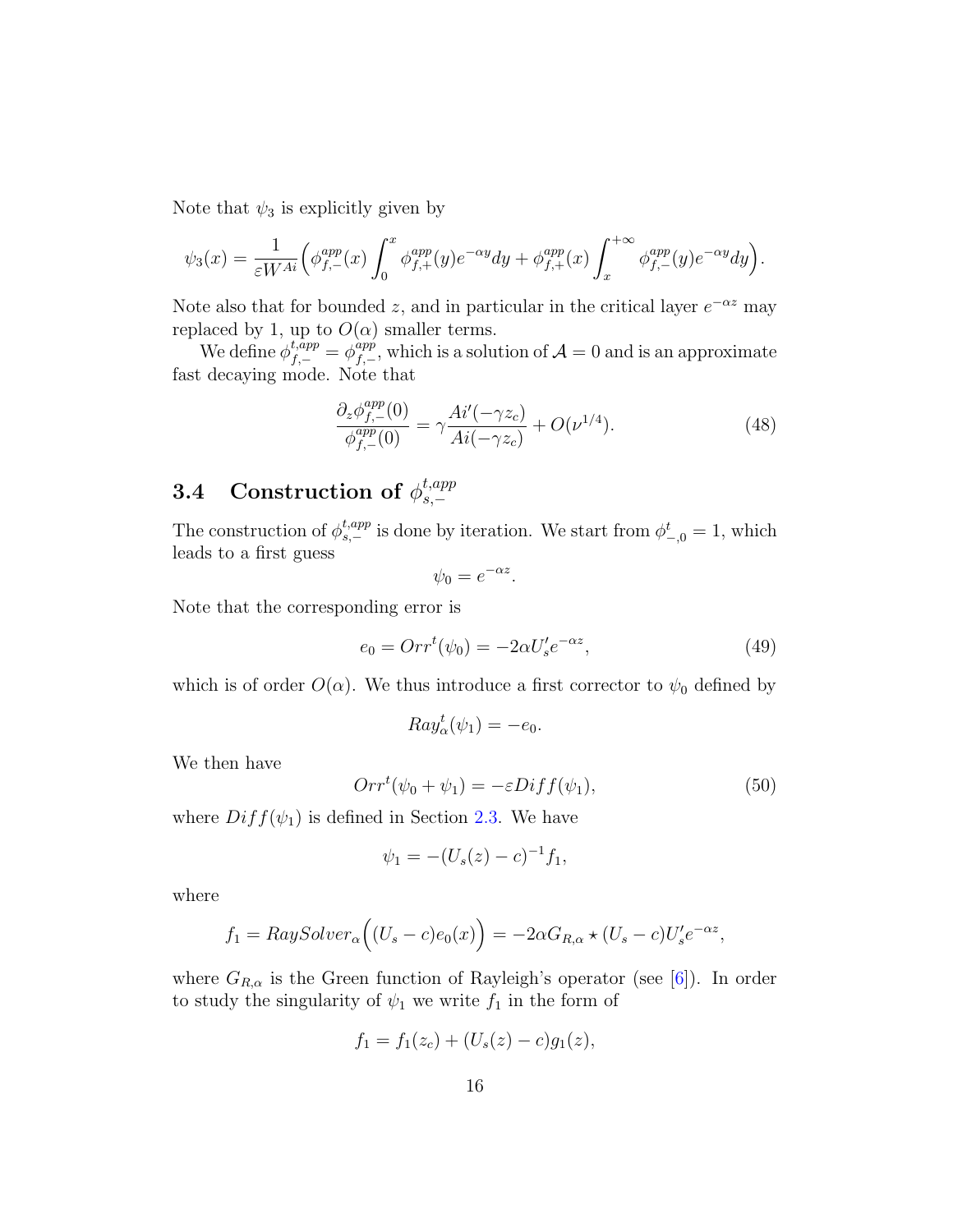where  $g_1$  is a smooth function. In particular  $Diff(g_1)$  is also smooth. Note that, as  $e_0$  is of order  $O(\alpha)$ ,  $f_1(z_c)$  is also of order  $O(\alpha)$ . Therefore  $\psi_1$  has a singularity at  $z_c$ , which is exactly of the form

$$
\psi_1 = \psi_1^1 + \psi_1^2 := -\frac{f_1(z_c)}{U_s(z) - c} - g_1(z).
$$

In particular, the leading term in  $-\varepsilon Diff(\psi_1)$  is

$$
-\varepsilon Diff(\psi_1) = \varepsilon f_1(z_c) Diff\left(\frac{1}{U_s(z) - c}\right) + O(\varepsilon).
$$

To remove the singularity at leading order we introduce  $\psi_2$  defined by

$$
\partial_z^2 Airy \psi_2 = \varepsilon \partial_z^4 \psi_1^1 = -\varepsilon f_1(z_c) \partial_z^4 \left( \frac{1}{U_s(z) - c} \right).
$$

This leads to

$$
Airy \psi_2 = -\varepsilon f_1(z_c) \partial_z^2 \left(\frac{1}{U_s(z) - c}\right). \tag{51}
$$

We recall that

$$
Airy \psi_2 = ((U_s(z) - c) - \varepsilon \partial_z^2) \psi_2.
$$

Next we define  $\psi_2^1$  by

$$
\psi_2 = \frac{f_1(z_c)}{U_s(z) - c} + \psi_2^1.
$$

We have at leading order

$$
Airy \,\psi_2^1 = -f_1(z_c),
$$

thus at leading order

$$
\psi_2^1 = -f_1(z_c)\psi_3(z),
$$

leading to

$$
\psi_2 = \frac{f_1(z_c)}{U_s(z) - c} - f_1(z_c)\psi_3(z).
$$

Summing up, this gives an approximate mode of the form

$$
\phi_{s,-}^{t,app}(z) = e^{-\alpha z} - f_1(z_c)\psi_3(z) - g_1(z) + \cdots \tag{52}
$$

Note in particular that

$$
\frac{\partial_z \phi_{s,-}^{t,app}(0)}{\phi_{s,-}^{t,app}(0)} = O(\nu^{-1/4}).\tag{53}
$$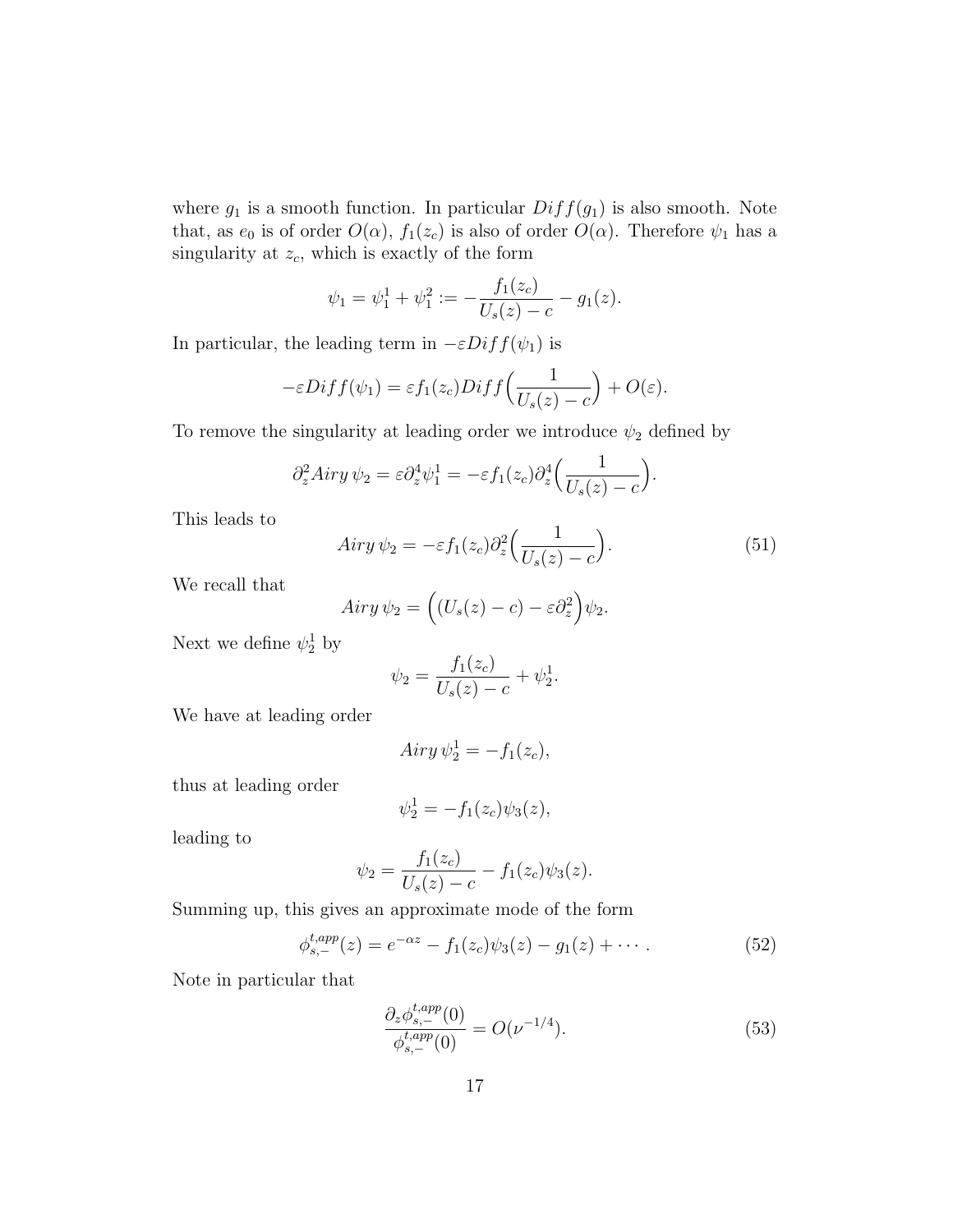### 3.5 Dispersion relation

The relation dispersion is

$$
\frac{\partial_z \phi_{s,-}^{t,app}(0)}{\phi_{s,-}^{t,app}(0)} = \gamma \frac{Ai'(-\gamma z_c)}{Ai(-\gamma z_c)},\tag{54}
$$

which both are of size  $O(\nu^{-1/4})$ . This dispersion relation should be the same as that of Orr Sommerfeld, namely [\(23\)](#page-6-0), which is not clear (and seems not proven, even at a formal level, in the physical literature).

## 3.6 Use of the adjoint

Let us recall in a general setting how to use the adjoint in order to study the perturbation of the spectrum of an operator. Let  $A(\varepsilon)$  be a smooth families of linear operators, such that  $A(\varepsilon)$  has an eigenvector  $u(\varepsilon)$  with corresponding eigenvalue  $\lambda(\varepsilon)$ . Assuming that  $A(\varepsilon)$ ,  $u(\varepsilon)$  and  $\lambda(\varepsilon)$  have expansions in  $\varepsilon$ , of the form

$$
A = A_0 + \varepsilon A_1 + \varepsilon^2 A_2 + \cdots
$$

and similarly for u and  $\lambda$  and writing  $A(\varepsilon) = \lambda(\varepsilon)u(\varepsilon)$  we get

$$
A_0e_0=\lambda_0e_0
$$

and at first order

<span id="page-17-0"></span>
$$
(A_0 - \lambda_0)e_1 = \lambda_1 e_0 - A_1 e_0. \tag{55}
$$

Note that  $(A_0 - \lambda_0)$  is precisely not invertible. Therefore we must choose  $\lambda_1$ such that

$$
\lambda_1 e_0 - A_1 e_0 \in Range(A_0 - \lambda_0) = ker(A_0^t - \lambda_0)^{\perp}.
$$

In particular for any  $v \in \text{ker}(A_0^t - \lambda_0)$ ,

$$
\lambda_1(e_0|v) = (A_1e_0|v),
$$

which gives  $\lambda_1$ . For this  $\lambda_1$ , [\(55\)](#page-17-0) is precisely invertible, since the right hand side is in the range of  $A_0 - \lambda_0$ . The construction may then be iterated to get a whole expansion of  $\lambda(\varepsilon)$  and  $u(\varepsilon)$ . The previous arguments are of course purely formal.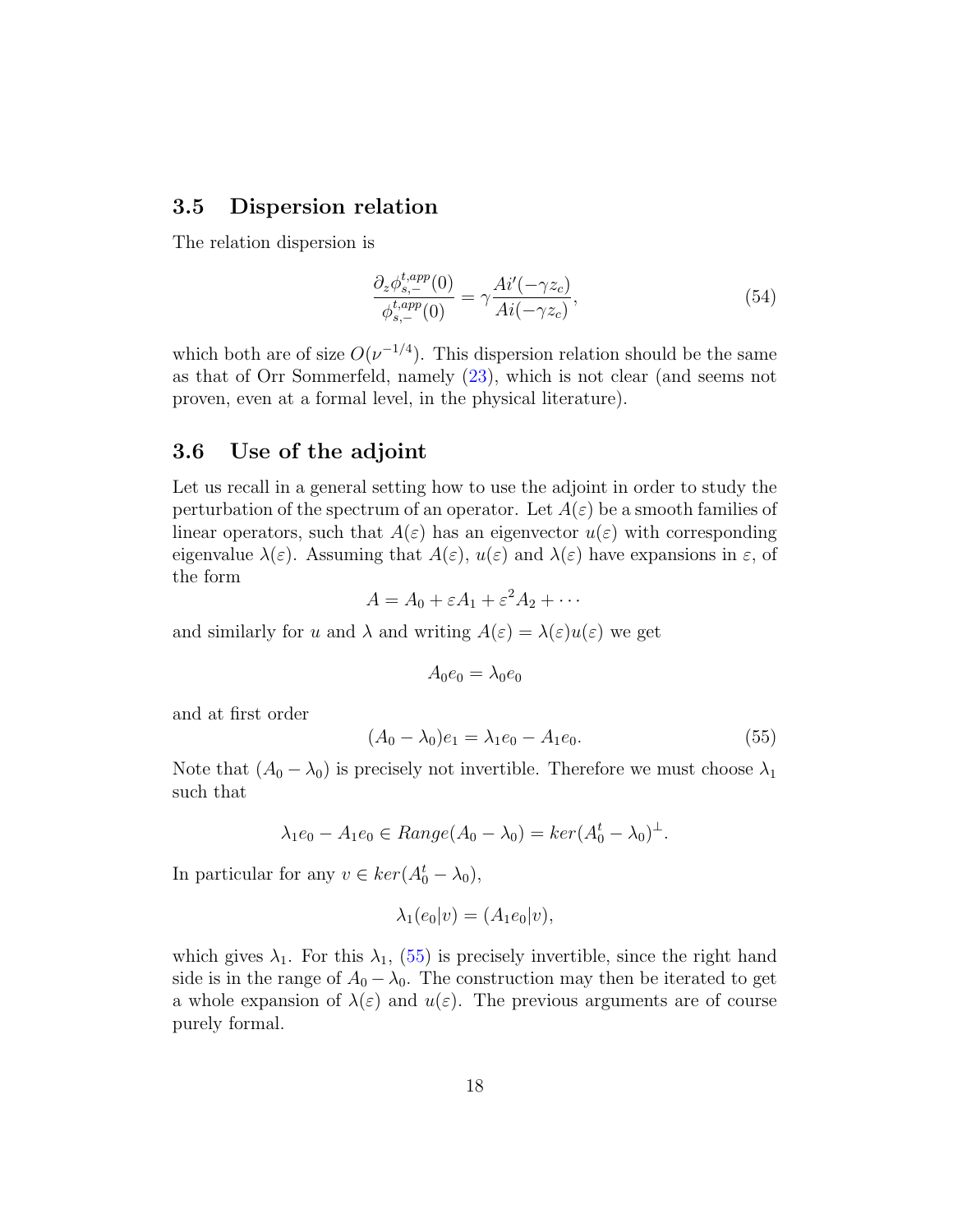Conversely, if we know that  $A(\varepsilon)$  has such an expansion in powers of  $\varepsilon$ , then, for any arbitrarily large  $N$  we may construct approximate eigenvalues and normalized eigenvectors such that

$$
A(\varepsilon)u(\varepsilon) = \lambda(\varepsilon)u(\varepsilon) + O(\varepsilon^N).
$$

Note that the adjoint is precisely used to construct an inverse of  $(A_0 - \lambda_0)$ when  $\lambda_0$  is in the spectrum of  $A_0$ .

# 4 Other boundary conditions for Navier Stokes equations

The previous linear analysis may be extended to nearby systems, namely to genuine Navier Stokes equations with nearby boundary condition like succion or Navier boundary condition. Let us detail the case of Navier boundary condition and let us consider incompressible Navier Stokes equations in an half plane

$$
\partial_t u^{\nu} + (u^{\nu} \cdot \nabla) u^{\nu} - \nu \Delta u^{\nu} + \nabla p^{\nu} = f^{\nu}, \tag{56}
$$

$$
\nabla \cdot u^{\nu} = 0,\tag{57}
$$

together with Navier boundary condition

<span id="page-18-0"></span>
$$
u_1 = \beta \omega, \qquad u_2 = 0 \qquad \text{for} \qquad y = 0,\tag{58}
$$

where  $u_1$  is the tangential velocity,  $u_2$  the normal velocity,  $\beta$  a constant and  $\omega = -(\partial_z^2 \psi - \alpha^2 \psi)$ . (Note that  $\omega = \nabla \times u = \partial_x u_2 - \partial_z u_1$ .)

We are interested in the stability of a shear layer profile  $U(z) = (U_s(z), 0)$ . The objective of this section is to prove that long wave instabilities persist provided  $\beta$  is small enough. More precisely we will prove the following claim.

*Claim: There exists*  $\beta_0$ , *small enough*, *such that if*  $\beta \leq \beta_0 \nu^{1/4}$  *then there* exists a linearly unstable mode to Navier Stokes equations with Navier boundary condition.

As for the Dirichlet boundary condition we look for velocities of the form

$$
u = \nabla^{\perp} \Big( e^{i\alpha(x-ct)} \psi(z) \Big) = e^{i\alpha(x-ct)} (\partial_z \psi, -i\alpha \psi),
$$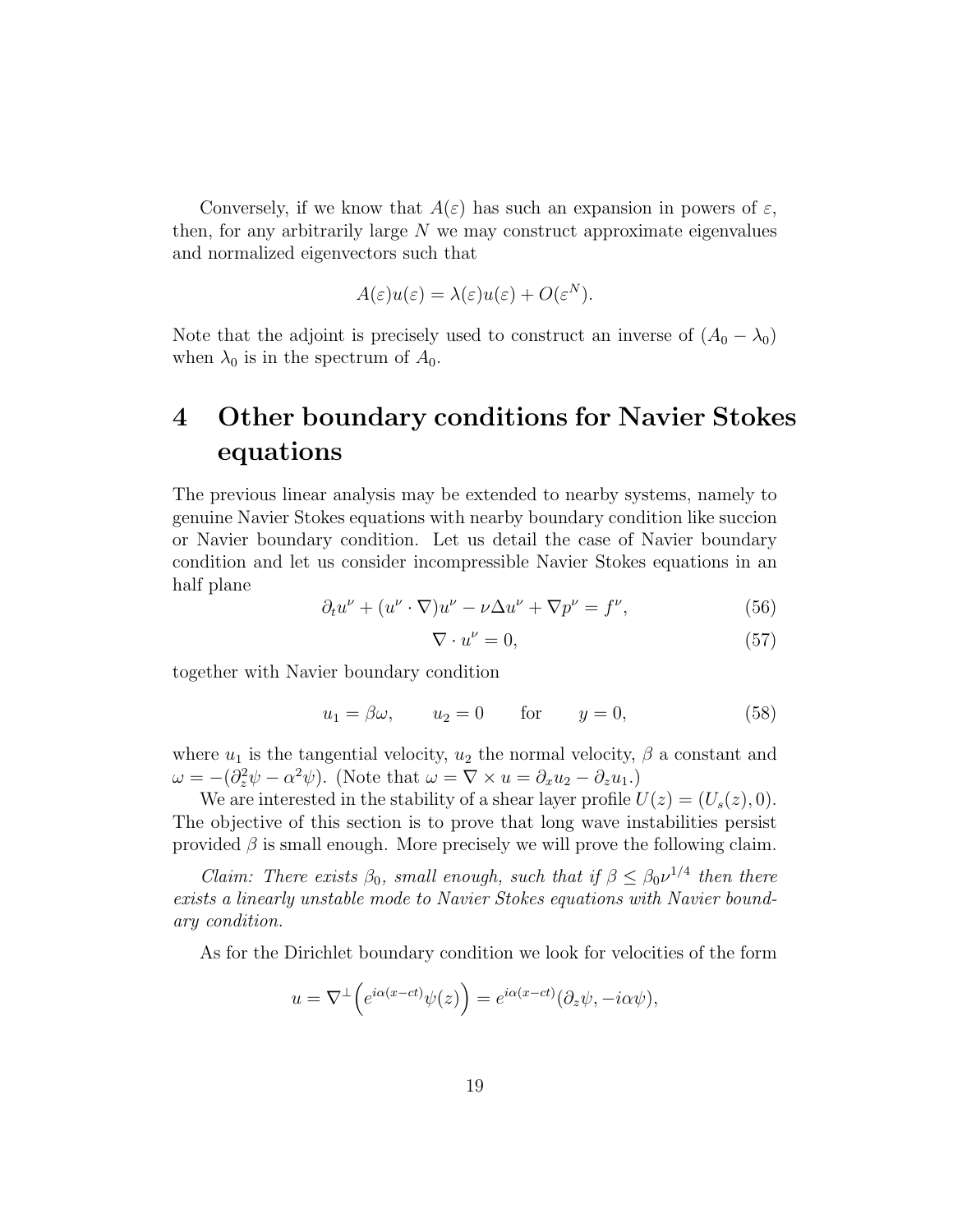which also now gives to the same Orr Sommerfeld operator, except that the Navier boundary condition [\(58\)](#page-18-0) leads to

$$
\psi(0) = 0, \qquad \partial_z \psi(0) = -\beta \partial_z^2 \psi(0).
$$

As previously we must find a linear combination of  $\psi_{s,-}$  and  $\psi_{f,-}$  which satisfies [\(58\)](#page-18-0). First note that,  $\omega = \partial_z^2 \psi - \alpha^2 \psi$ . Neglecting the second term, this gives  $\langle 0 \rangle + I \rangle = \langle 0 \rangle$ 

$$
a\psi_{f,-}(0) + b\psi_{s,-}(0) = 0,
$$
  
\n
$$
a\partial_z \psi_{f,-}(0) + b\partial_z \psi_{s,-}(0) = -\beta \Big( a\partial_z^2 \psi_{f,-}(0) + b\partial_z^2 \psi_{s,-}(0) \Big).
$$

Note that at leading order

$$
\partial_z^2 \psi_{f,-}(0) = \gamma^2 Ai(-\gamma z_c).
$$

This leads to, neglecting  $\beta \partial_z^2 \psi_{s,-}(0)$  in front of  $\partial_z \psi_{s,-}(0)$ 

$$
\frac{\psi_{f,-}(0)}{\partial_z \psi_{f,-}(0) + \beta \partial_z^2 \psi_{f,-}(0)} = \frac{\psi_{s,-}(0)}{\partial_z \psi_{s,-}(0)}\tag{59}
$$

and to the dispersion relation

$$
\alpha \frac{U_{+}^{2}}{U_{s}'(0)^{2}} - \frac{c}{U_{s}'(0)} = \gamma^{-1} \frac{Ai(2, -\gamma z_{c})}{Ai(1, -\gamma z_{c}) + \beta \gamma Ai(-\gamma z_{c})} + O(\alpha^{2}).
$$
 (60)

The study of the dispersion relation continues as in the previous section, except that the Tietjens' function is replaced by

$$
Ti(z) = \frac{Ai(2, z e^{-5i\pi/6})}{z e^{-5i\pi/6} \left( Ai(1, z e^{-5i\pi/6}) + i^{1/3} \alpha_0^{1/3} \beta \nu^{-1/4} U_s'(z_c)^{1/3} Ai(ze^{-5i\pi/6}) \right)}.
$$

We therefore look at  $\beta$  of order  $\nu^{1/4}$  and define

$$
\beta = \beta_0 \nu^{1/4} .
$$

A continuity argument immediately gives that provided  $\beta_0$  is small enough, there exists an unstable mode to Navier Stokes equations with Navier boundary condition, which ends the proof of the claim.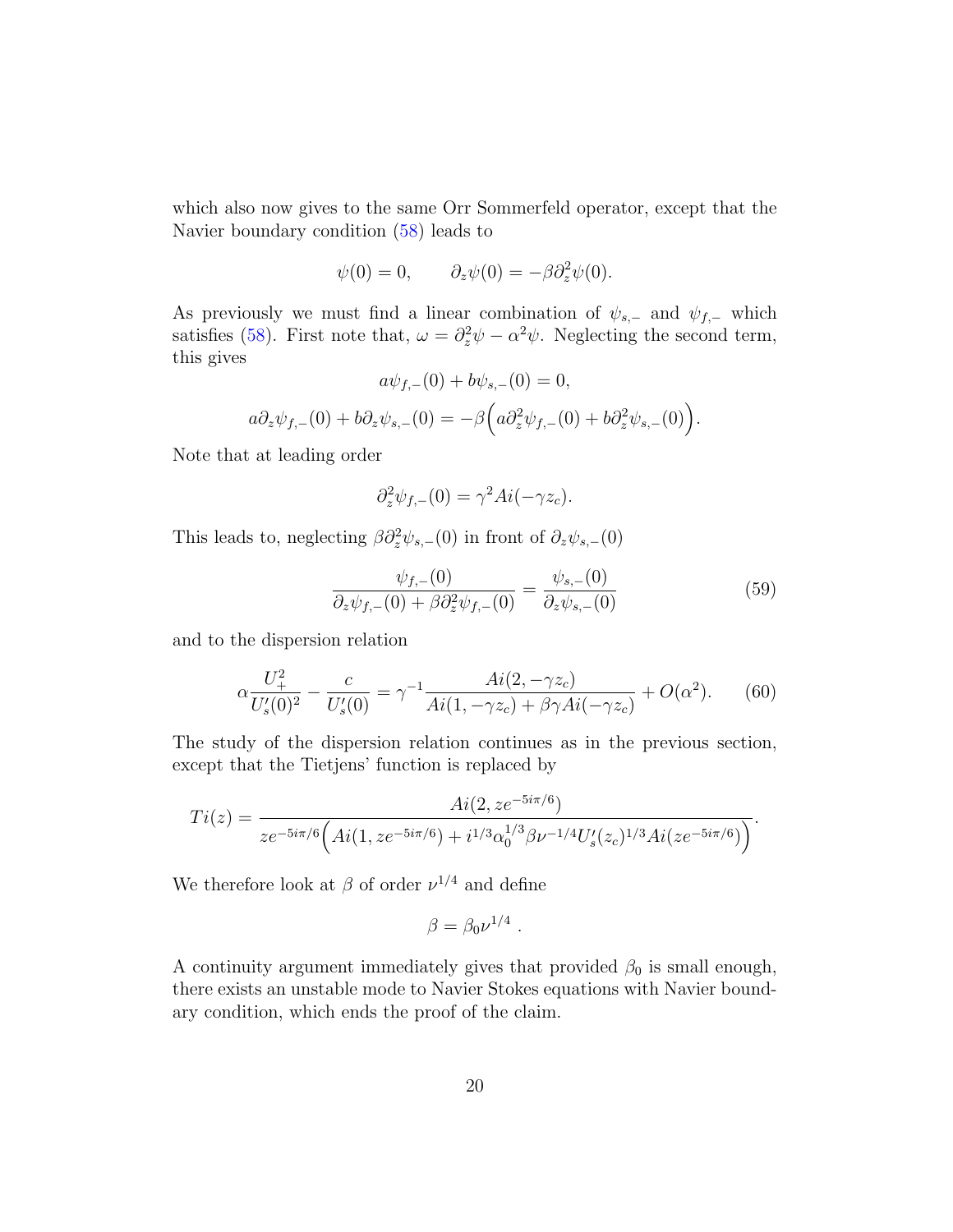## 5 Rotation or magnetic field

In this section we focus on Navier Stokes equations in a rotating frame, which read

<span id="page-20-0"></span>
$$
\partial_t u^{\nu} + (u^{\nu} \cdot \nabla) u^{\nu} - \nu \Delta u^{\nu} + \eta e \times u^{\nu} + \nabla p^{\nu} = f^{\nu}, \tag{61}
$$

<span id="page-20-1"></span>
$$
\nabla \cdot u^{\nu} = 0,\tag{62}
$$

where e is a fixed vector and  $\eta$  a scalar. Note that  $\eta e \times u$  is the usual Coriolis force (or magnetic force in the case of a charged fluid). We will focus on the case where e is perpendicular to the plane  $z = 0$ . The case of an arbitrarily e can be treated using similar ideas.

We will prove the following claim.

Claim: there exists N large enough  $(N \geq 3)$  such that if  $\eta \leq \nu^N$ , then there exists an approximate linear unstable mode to  $(61)$  and  $(62)$ .

If  $\eta \to +\infty$  as  $\nu \to 0$ , Ekman's layers appear on the boundary, with a typical size  $\sqrt{\nu/\eta}$ . These layers are known to be linearly stable provided the associated Reynolds number  $Re = ||u^{\nu}||_{L^{\infty}} / \sqrt{\eta \nu}$  remains small enough. If  $\eta^{-1}$  is of order  $\nu$ , they are known to be linearly and nonlinear unstable for this Reynolds number large enough.

In this paper we are interested in the case where  $\eta$  is small. In this case the size of the boundary layer is  $O(\sqrt{\nu})$ , as for genuine Prandtl's layer. In this paper we focus on the evolution of the stability of such layers as  $\eta$  increases, but remains small. The case where  $\eta$  is large, but negligible with respect to  $\nu^{-1}$  remains open.

We start with a shear layer, as for Navier Stokes equations. We first note that the Coriolis force  $e \times u$  may be absorbed into the pressure term.

For sufficiently small  $\eta$  we construct a genuine three dimensional instability starting from a two dimensional one. Note that one of the main interest of this construction is that the instability is fully three dimensional, and not two dimensional as for genuine Navier Stokes equations. Namely let us choose  $e_1$ , direction of the x variable, parallel to the plane  $z = 0$ . Using Orr Sommerfeld equation, we may construct an instability  $u_0$  which is independent on y and only depends on x and z. This instability  $u_0$  solves [\(61\)](#page-20-0) up to the Coriolis term  $\eta e \times u_0$ , a term in the direction y. We therefore alter Orr Sommerfeld to take into account this velocity in the  $y$  direction. More precisely we look for  $(u, v, w)$  of the form

$$
(u, v, w) = e^{i\alpha(x-ct)}(\psi'(z), v(z), -i\alpha\psi(z)).
$$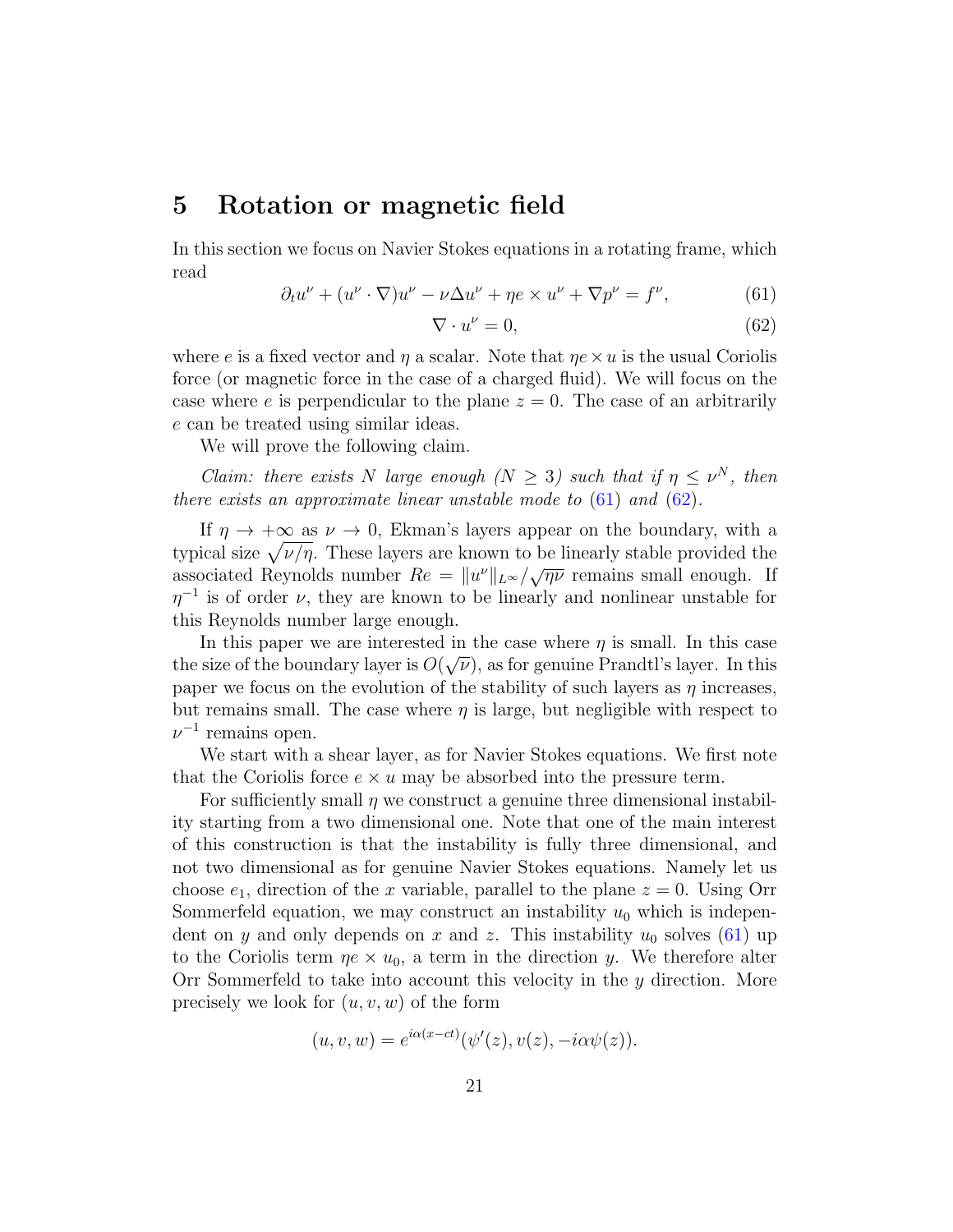This leads to the following modified Orr Sommerfeld equations

<span id="page-21-0"></span>
$$
(U_s - c)(\partial_z^2 - \alpha^2)\psi - U_s''\psi - \frac{\nu}{i\alpha}(\partial_z^2 - \alpha^2)^2\psi - \frac{\eta}{i\alpha}\partial_z v = 0, \qquad (63)
$$

<span id="page-21-1"></span>
$$
(U_s - c)v - \varepsilon (\partial_z^2 - \alpha^2)v - \frac{\eta}{i\alpha}\psi' = 0.
$$
\n(64)

Note that  $(63)-(64)$  $(63)-(64)$  $(63)-(64)$  is a coupling between a genuine Orr Sommerfeld equation and an Airy type equation, through terms of order  $\eta/i\alpha$ . Let

$$
Airy(v) = (U_s - c + \varepsilon \alpha^2)v - \varepsilon \partial_z^2 v.
$$

Let us study the evolution of an eigenvector  $\psi(\eta)$ ,  $v(\eta)$  with corresponding eigenvalue  $c(\eta)$  as  $\eta$  increases from 0. We will only detail formal computations and look for an asymptotic expansion of these quantities in  $\eta$ . This leads to the construction of approximate unstable eigenmodes, a first step in the construction of nonlinear instabilities. We have, underlying the  $c$  dependency of the operators on c,

$$
Orr(c, \psi) = \frac{\eta}{i\alpha} \partial_z v,
$$
  

$$
Airy(c, v) = \frac{\eta}{i\alpha} \psi'.
$$

We look for expansions of the form

$$
c = c_0 + \eta^2 c_1 + \eta^4 c_2 + \cdots ,
$$
  

$$
\psi = \psi_0 + \eta^2 \psi_1 + \eta^4 \psi_2 + \cdots
$$

and

$$
v = \eta v_0 + \eta^3 v_1 + \cdots.
$$

This leads to  $Orr(c_0, \psi_0) = 0$ , meaning that we construct a branch of solution starting from a long wave instability  $(c_0, \psi_0)$  of the non rotating Navier Stokes equations. Moreover,

$$
Airy(c_0, v_0) = \frac{1}{i\alpha}\psi'_0.
$$

The next order gives

<span id="page-21-2"></span>
$$
Orr(c_0, \psi_1) + Orr(c_1, \psi_0) = \frac{1}{i\alpha}\partial_z v_0 + c_0(\partial_z^2 - \alpha^2)\psi_0.
$$
 (65)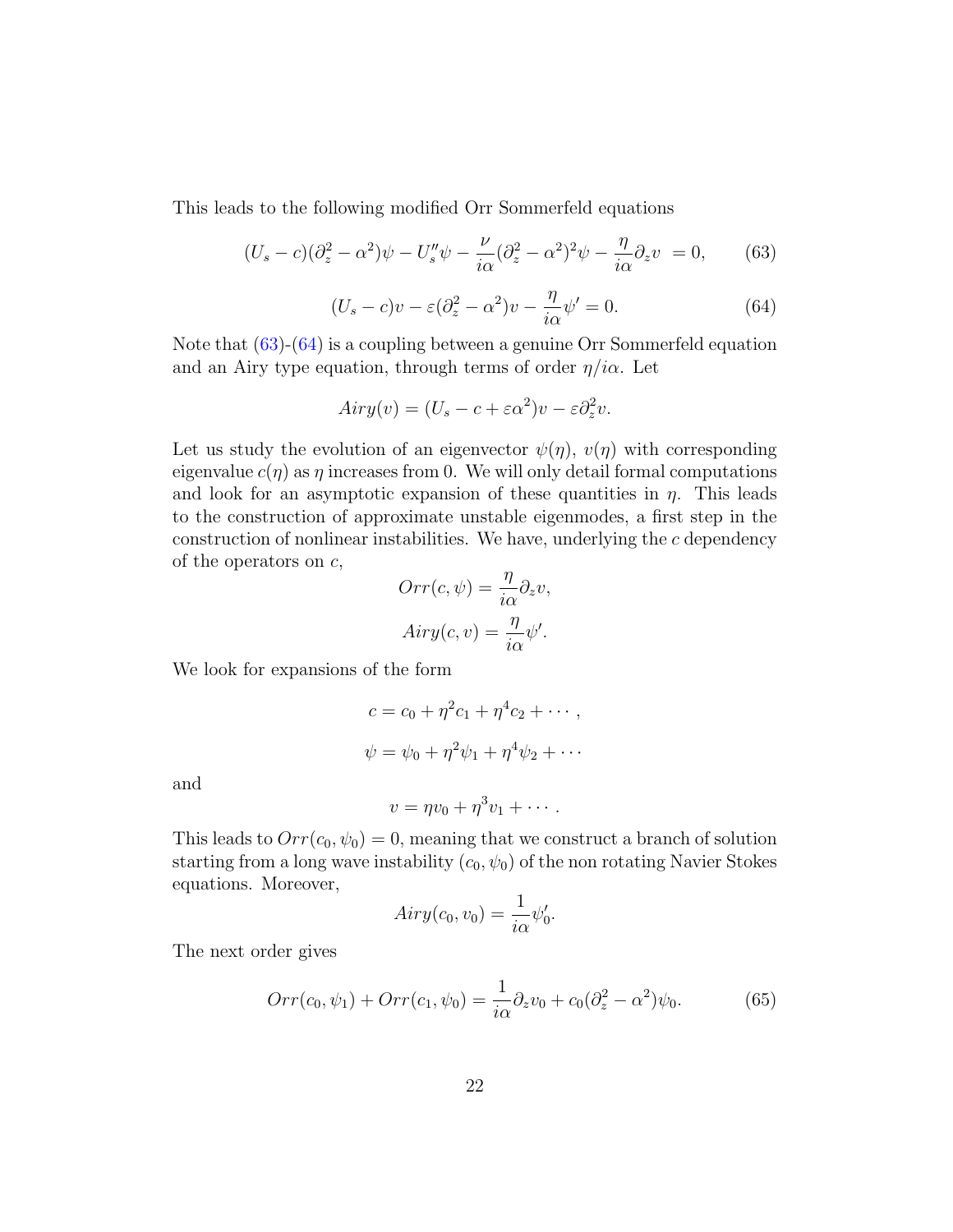Let  $\psi_1^t$  be the eigenvalue of  $Orr^t$  with the same eigenvalue  $c_0$ . Then [\(65\)](#page-21-2) may be solved provided

$$
\left(Orr(c_1,\psi_0),\psi_1^t\right) = \left(-i\alpha^{-1}\partial_z v_0 + c_0(\partial_z^2 - \alpha^2)\psi_0, \psi_1^t\right),\,
$$

or expanding the Orr Sommerfeld operator, and denoting by  $v_1, \omega_1, v_1^t$  and  $\omega_1^t$  the corresponding velocity fields and vorticities we get

$$
c_1 \int v_1 \bar{v}_1^t = -i\alpha^{-1} (\partial_z v_0, \psi_1^t) - \int U_s \omega_1 \bar{\psi}_1^t + \int U_s'' \psi_1 \bar{\psi}_1^t
$$
  
+ 
$$
\frac{\nu}{i\alpha} \int \omega_1 \bar{\omega}_1^t + \int c_0 \omega_1 \bar{\psi}_1^t,
$$
 (66)

which explicitly gives  $c_1$ . The formal construction of an approximate eigenmode can then be continued, up to any arbitrarily high order. Keeping track of the various dependencies in  $\nu$  we get that, provided  $\eta \leq \nu^N$  with N large enough  $(N > 3)$ , their exists an approximate unstable eigenmode to  $(61)$ and  $(62)$ . Using the arguments developed in [\[7\]](#page-24-5) it is then possible to get an exact description of the corresponding Green function, and an exact unstable eigenmode. We will not detail these points here, which are routine, but lengthly.

# 6 Effect of density

Similar technics may be used to study compressible Navier Stokes equations or inhomogeneous Navier Stokes equations, provided the effects of compressibility or inhomogeneity are very small. Let us detail the case of compressible fluids.

Let us focus on the classical barotropic compressible Navier Stokes equations

$$
\partial_t \rho + \nabla \cdot (\rho u) = 0,\tag{67}
$$

$$
\partial_t u + (u \cdot \nabla)u - \mu \rho^{-1} \Delta u - \xi \rho^{-1} \nabla (\nabla \cdot u) + \frac{\nabla p(\rho)}{\eta^2 \rho} = 0 \tag{68}
$$

with boundary conditions  $u = 0$  on the boundary  $y = 0$ . In these equations,  $\eta$  is the Mach number, which is assumed to be small, and  $\rho$  is a small perturbation of a constant, fixed to be 1. As  $\eta$  goes to 0, formally  $\rho$  goes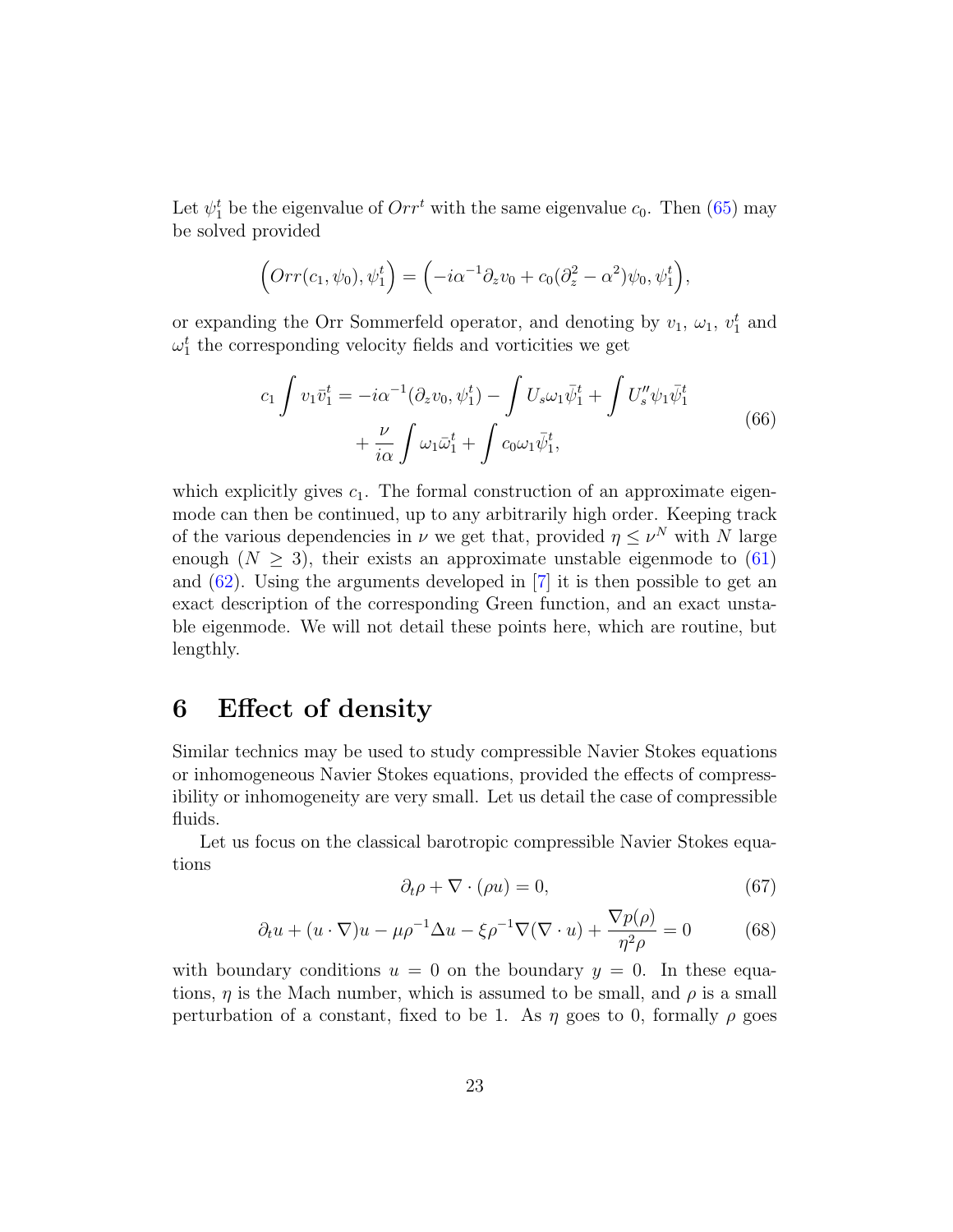to 0, therefore  $\nabla \cdot u$  goes to 0 and we recover incompressible Navier Stokes equations. Let  $h(\rho)$  such that

$$
\nabla h(\rho) = \frac{\nabla p(\rho)}{\rho}.
$$

The objective of this paper is to study the stability of the shear layer profile  $\rho_s = 1, U_s = (U_s(y), 0).$  More precisely we will prove formally that such a shear profile exhibits long wave instabilities provided  $\eta$  is small enough.

The linearized system reads

<span id="page-23-0"></span>
$$
\partial_t \rho + \nabla \cdot (u + \rho U_s) = 0,\tag{69}
$$

<span id="page-23-1"></span>
$$
\partial_t u + (U_s \cdot \nabla)u + (u \cdot \nabla)U_s - \mu \Delta u + \mu \rho \Delta U_s - \xi \nabla (\nabla \cdot u) + h'(1)\frac{\nabla \rho}{\eta^2} = 0. \tag{70}
$$

We will prove the following claim.

Claim: there exists N large enough such that if  $\eta \leq \nu^N$ , then there exists a linear unstable mode to [\(69\)](#page-23-0) and [\(70\)](#page-23-1).

The strategy is to construct an approximate growing mode of [\(69\)](#page-23-0) and [\(70\)](#page-23-1) starting from a long wave growing mode of the genuine incompressible Navier Stokes equations. As usual in such incompressible limits,  $\rho$  is of order  $O(\eta^2)$ . Moreover, the velocity field will only be divergence free at leading order. We will therefore look for velocities and density of the form

$$
(u, w) = (u_0, w_0) + \eta^2 (u_2, w_2) + \eta^2 \nabla \theta_2 + \cdots ,
$$

$$
\rho = \eta^2 \rho_2 + \cdots
$$

and

$$
c=c_0+\eta^2c_2+\cdots.
$$

We start with a linear instability of incompressible Navier Stokes equations, of the form

$$
(u_0, w_0) = e^{i\alpha(x-ct)}(\psi'(z), -i\alpha\psi(z)).
$$

This instability has a corresponding pressure  $p_0$ . As  $\rho$  will be of order  $O(\eta^2)$ ,  $\mu \rho \Delta U_s$  is negligible at this stage, and moreover  $\nabla \cdot u = 0$ , hence we define  $\rho_2$  by

$$
h'(1)\nabla \rho_2 = -\nabla p_0.
$$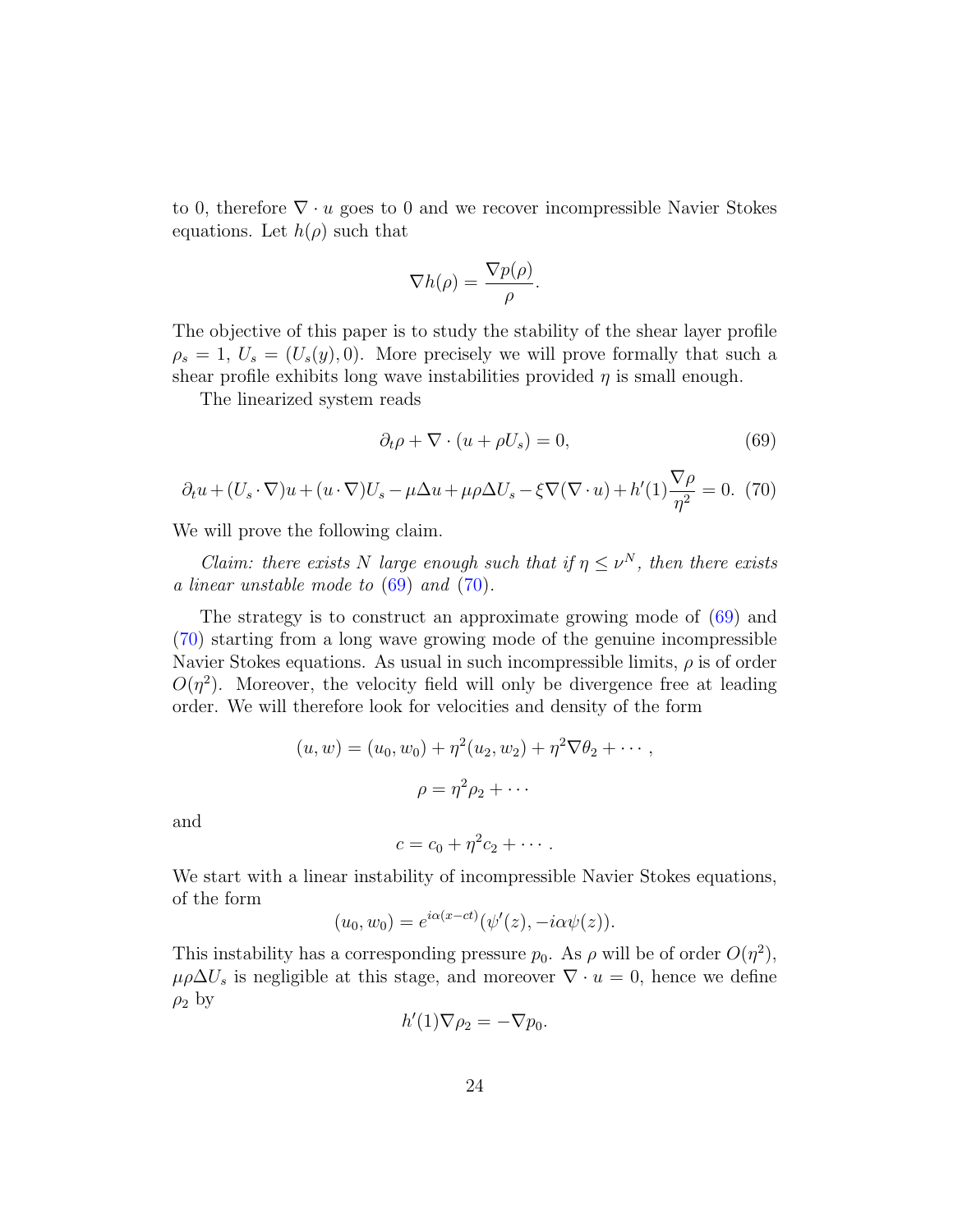Now using [\(69\)](#page-23-0) we get

$$
\Delta \theta_2 = -\partial_t \rho_2 - \nabla \cdot (\rho_2 U_s),
$$

which defines  $\theta_2$ . We then project [\(70\)](#page-23-1) on divergence free vector fields and gradient vector fields. The project on gradients allows to define  $\rho_4$ . The projection on divergence free vector fields gives  $(u_2, w_2)$ , up to a solvability condition which gives  $c_2$ . This construction can be iterated at any order. This defines an approximate unstable mode. Using technics of [\[7\]](#page-24-5) we can study the corresponding Green functions and construct an exact unstable mode. This proves the claim, by keeping track of the  $\nu$  dependency of the various operators (we do not detail the precise computation of N).

Acknowledgment. D. Bian is supported by NSFC under the contract 11871005.

# References

- <span id="page-24-6"></span>[1] D. Bian, E. Grenier: Onset of nonlinear instabilities in viscous boundary layers, in preparation.
- <span id="page-24-2"></span>[2] H. Blasius: Grenzschichten in Flüssigkeiten mit kleiner Reibung, Zeitschrift für Mathematik und Physik, Band 56, Heft 1, 1908.
- <span id="page-24-0"></span>[3] F. Gallaire and F. Rousset: Spectral stability implies nonlinear stability for incompressible boundary layers. Indiana Univ. Math. J., 57(4): 1959–1975, 2008.
- <span id="page-24-1"></span>[4] D. Gérard-Varet, Y. Maekawa and N. Masmoudi: Gevrey stability of Prandtl expansions for 2D Navier-Stokes. Duke Math. J., 167(13): 2531–2631, 2018.
- <span id="page-24-3"></span>[5] P. G. Drazin, W. H. Reid: Hydrodynamic stability. Cambridge Monographs on Mechanics and Applied Mathematics. Cambridge University, Cambridge– New York, 1981.
- <span id="page-24-4"></span>[6] E. Grenier, T. Nguyen: Green function for linearized Navier-Stokes around a boundary shear layer profile for long wavelengths, to appear on Annales Henri Poincaré.
- <span id="page-24-5"></span>[7] E. Grenier, T. Nguyen:  $L^{\infty}$  instability of Prandtl layers. Ann. PDE, 5(2), Paper no. 18, 36 pp, 2019.